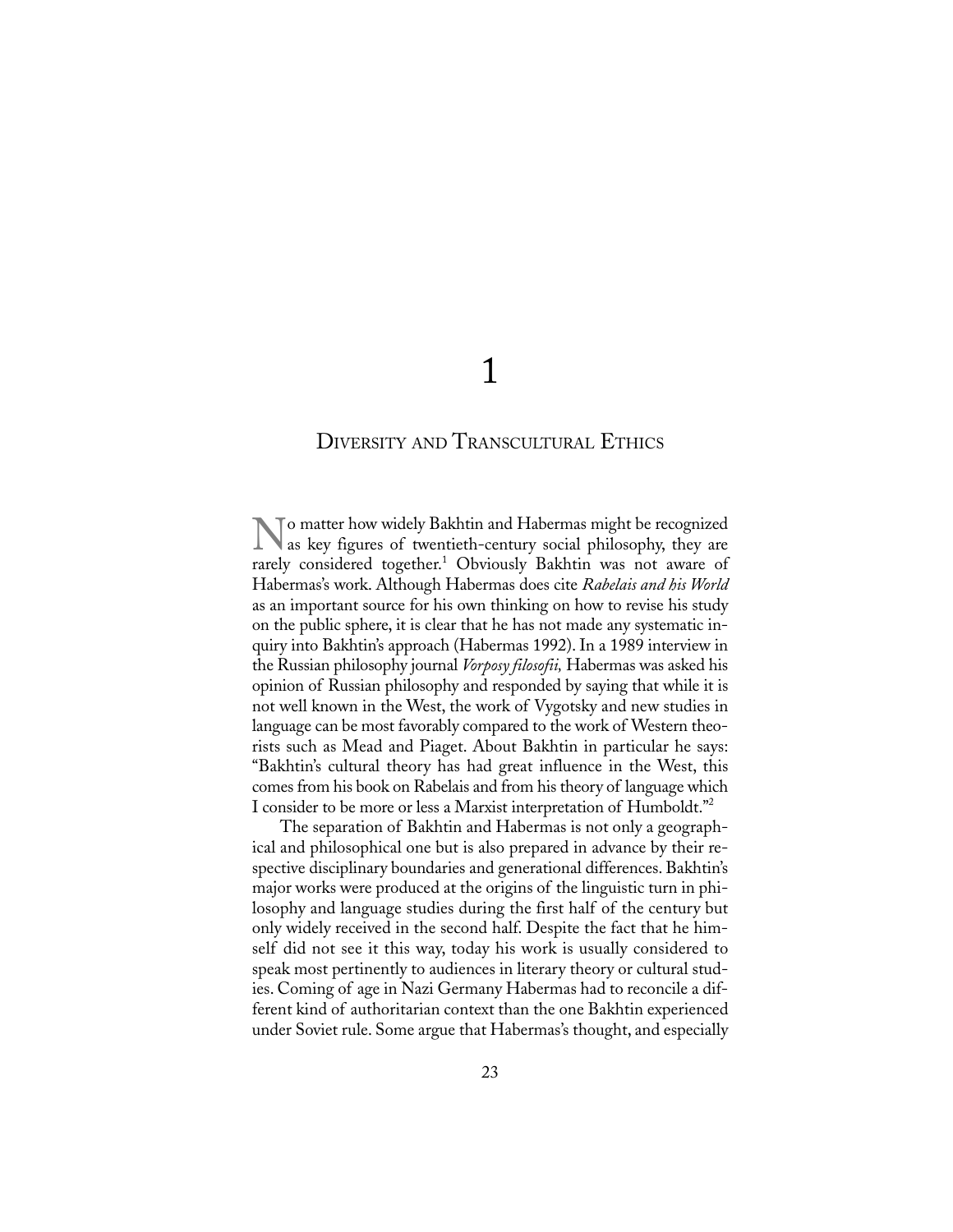his frequent interventions into public debate should be seen as dedicated to providing the philosophical arguments that might protect democratic societies from his own nation's past (Horster and Willem van Reijen 1992; Habermas 1994b, 2001). Habermas's work has enjoyed a wide reception almost since the middle of the century as the leader of the Frankfurt tradition's second generation. In part because of this legacy, Habermas, unlike Bakhtin, has written extensively about the philosophical influences on his own work. In fact the conceptual transitions in his work are carefully documented and theorized. This is not the case for Bakhtin who remained relatively silent on the evolution of his own ideas and the conditions of the internal exile with which he struggled. Habermas speaks to audiences mainly located in, but not restricted to, various branches of philosophy, political science, sociology, and legal studies, and does so well after the linguistic turn Bakhtin and his colleagues helped instigate.

A close comparative reading of each thinker's work is thus a formidable task given not only their voluminous production and vast range of interests but also the differentiated audiences their work addresses. In this chapter and the next I limit the scope of the comparison in order to avoid overwhelming the uninitiated on one side or another while maintaining the interest of those who are familiar with each. Members of both Bakhtin's and Habermas's audiences are invited to consider the broad similarities and differences between elements of their work that address one of the most perplexing problems to face contemporary theories of creativity and action—diversity and the dilemma of reconstructing a transcultural (universal) ethics.

Transculturalism is introduced as a third term that refers to the mixing or exchange of values implied in both Bakhtin's concept of dialogism (his mature term for answerability) and Habermas's concept of communicative action. Ethnographers have used the term *transculturation* to indicate how particular dominated groups choose elements from the cultural products that are produced and distributed by a dominant culture (Ortiz 1978). In a transcultural exchange one does not become the other but one does become other than what one was before the encounter. The issue of self-other relations in transculturalism is described by one scholar this way: "[A]s a phenomenon of becoming, I cannot become the other, I can only become other than myself, and other than the other and it is this new reality that means that identity can no longer be what it was" (Bertrand 1989, 8).

An emphasis on the capacity of subjugated peoples to actively select out elements from colonizing representations is often lost in total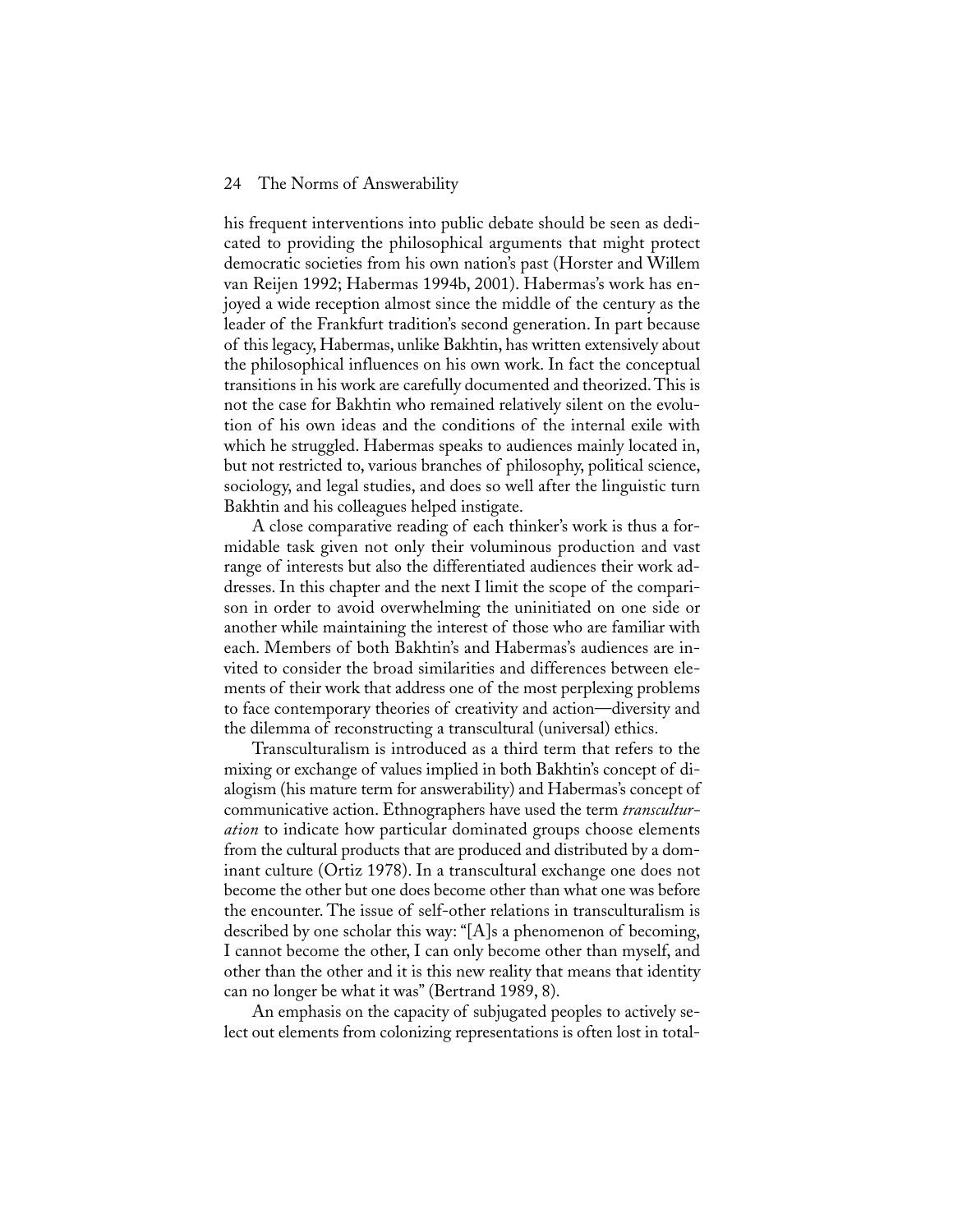izing critiques of domination, while at the same time, identity theory risks erring on the side of psychologism. Both Bakhtin and Habermas provide us with different openings into the normative dimension of transcultural practice as described here without reducing norms to functions of domination or psychological elements of identity. For Bakhtin, the living utterance contains an element of "answerability," no matter how seemingly monologic the utterance, for as long as the listener is alive there is the possibility of response. In Habermas's bi-level concept of society as system and lifeworld, the internal rationalization of the lifeworld can be seen as an ongoing response to colonization by systemic imperatives. Here speakers separate the fields of culture and personality from society into abstract categories and in so doing provide a particularized response to oppressive conditions. As Habermas claims, "[C]ommunicative actors are always moving within the horizon of their lifeworld, *they cannot step outside it*" (1984, 126, my emphasis).

On the other hand, for Bakhtin a key initial concern is the aesthetic or "*eventness*" aspect of action that occurs inside cultural, political, and ethical acts whenever actors anticipate a rejoinder to their utterance, gesture, or choice. Action is not only rational, claims Bakhtin, it is also answerable. Within Bakhtin's theory of answerabilty the anticipation of response in dialogic forms of action is not reduced to a rational act in the strictest sociological sense (Alexander 1982). An action is an answerable and potentially creative deed. Thus, for Bakhtin, dialogical means something different than seeking agreement from an exchange of opposite positions that have been unified by shifting at a higher level of generality, such as it does in Habermas's theory of discourse ethics defined below. Rather, Bakhtin looks to those emotional-volitional axiological orientations that seek a response from other positions that can consummate a shared, but not necessarily conflict-free exchange. First and foremost, dialogism is understood as a creative process that actively anticipates responses from other axiological positions. On the other hand, with Habermas, it too is argued that actions are not purely autonomous creative rejoinders but are themselves implicated in normative claims.

The concept of transculturalism helps describe what happens when dominant cultures come into contact with subaltern ones and how the latter continue becoming themselves. It provides a way of thinking about shifts between levels of identity and transcendental referents without reducing one to the other. Although the question of identity is widely discussed in poststructuralist theory in terms of a critique of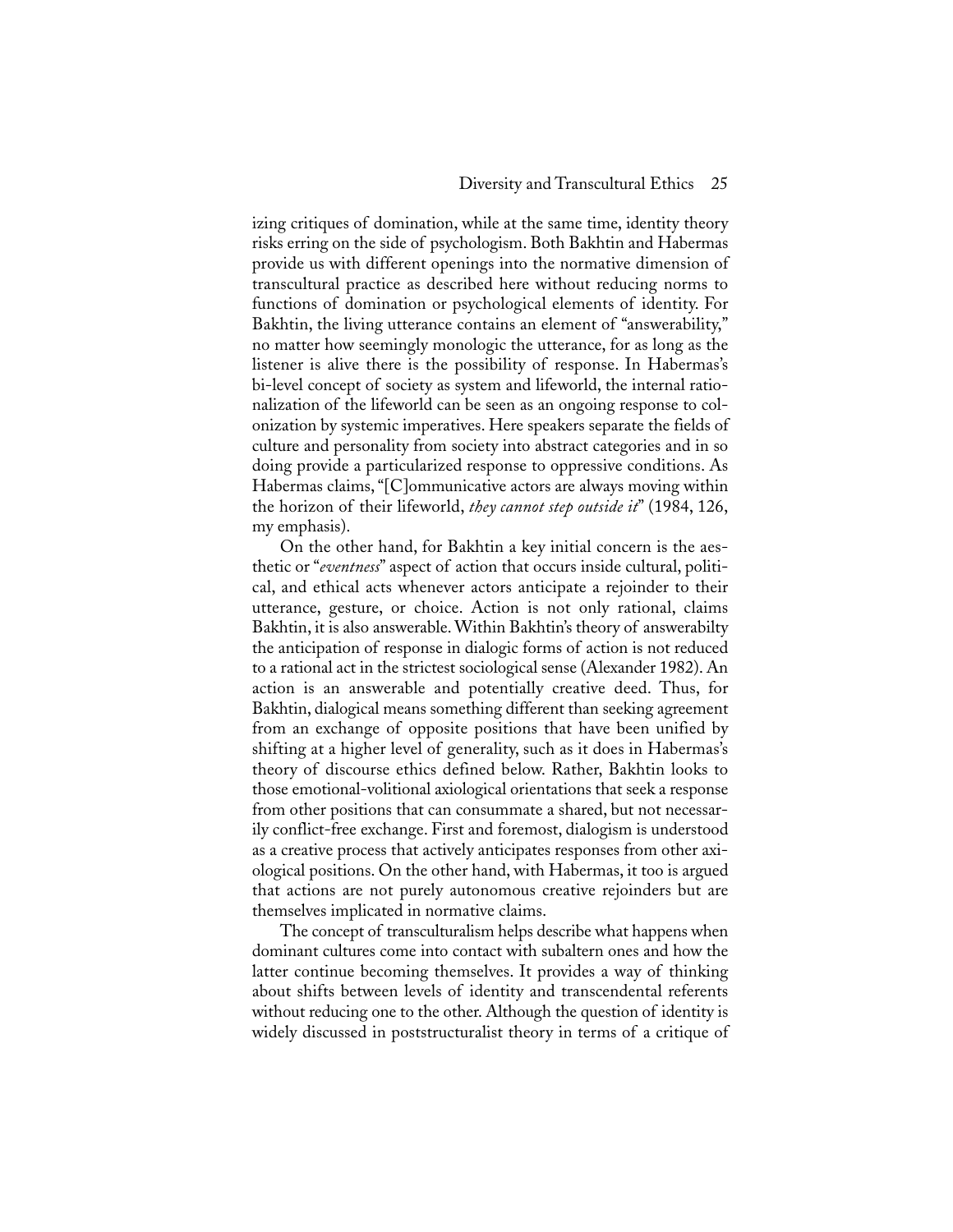subject positions, performativity, and power relations, or in multiculturalism as a politics of recognition, identity has typically been posited in socialization theory as an element determined within the matrix of structure and agency, on the one hand, and as a product of socialized norms, roles, and values, on the other. Whereas the latter set of relations are thought to explain the social solidarity that holds a community together, the former provide the dynamic that explains its transformation. Norms are usually defined by sociologists as guides to conduct or as rules or standards that are expected to be followed by acting within specific roles organized and prescribed within the structure of group life. Norms vary in how closely they are connected to values. Many are technical guidelines for day to day activities that hold little symbolic importance whereas others are more culturally salient and provide the general boundaries for moral intuitions and values. Values or desires are not the same as norms or roles but the two phenomena are interrelated. Values and desires refer to particular differences and choices while norms and roles refer to limited kinds of universal expectations about how to act.

Transculturalism is an always complicated process because of the contradiction it entails between the ideal ways of doing (normative) and wanting (values), and other ways of doing and wanting. The ethnographic meaning of the term focuses attention on the way in which norms and values are created from a clash of difference. This difference is derived from a definition of the intersubjective exchange in the process of identity formation wherein questions of *who I am* and *what I am for* are grounded in the question of *how should I act* (Habermas 1996). In this way the concept of transculturalism allows a theoretical flexibility that can shift between the normative and creative levels of exchange that neither duty bound (deontological) nor utilitarian ethics contain.

The two questions that Bakhtin and Habermas ask—"What should I do when faced with someone who can answer back?" and "How can I reach understanding with another?"—take us in two different theoretical directions. The first question leads to developing a transcultural ethics that accommodates both the aesthetic creation or *eventness* that occurs when self and other meet, but also when lifeworlds cross over. The second question leads to a theoretical definition of metanorms, or the most general normative agreements within and between lifeworlds that are practically necessary. My purpose in this chapter is not to apply either Bakhtin's or Habermas's ethics or to focus on the varied cultural, political, or juridical contours of their practices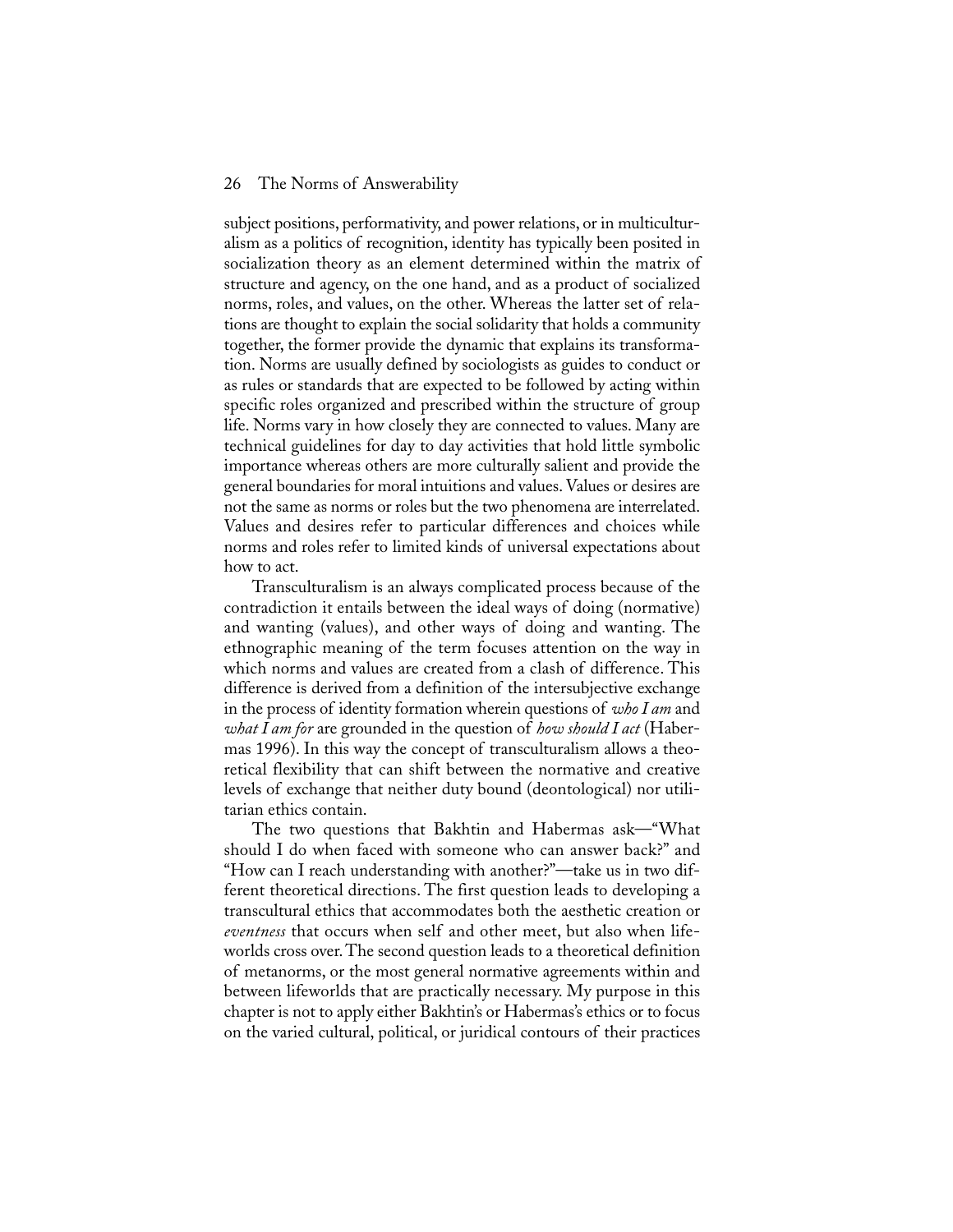but to compare the two lines of questioning, identify points of criticism, and look for the common ground between them. This comparison is developed in several stages.

First, I want to further situate Habermas's and Bakhtin's different disciplinary orientations. Next, I outline Habermas's theory of discourse ethics and identify three criticisms that suggest alternative strategies for an anthropological rather than a juridical, interpretation. These criticisms are taken as cautions that might be absorbed within Bakhtin's general approach without rejecting Habermas's model outright. Next, I leave aside the comparison with Habermas and concentrate on reconstructing the creative aspects of normative action inherent in Bakhtin's general aesthetics of subjectivity, which he introduces in his earliest essays, *Toward a Philosophy of the Act* and "The Author and the Hero In Aesthetic Activity." Bakhtin's philosophical anthropology is introduced by focusing on his concepts of "exotopy" or outsidedness and the "excess of seeing," of "sympathetic co-experiencing," and of the crossover or transgredient processes inherent in selfother relations. Finally, I reverse the field of discussion by returning to discuss the normative dimension in the creative act in order to propose a model for social theorizing that would be situated between Bakhtin and Habermas.

## Disciplinary Orientations

Even though important conceptual shifts occur in the evolution of their respective writings, both Bakhtin's and Habermas's corpora maintain a remarkably unified philosophical response to the question of transculturalism. Neither thinker gives in to pluralism or a detached intellectual relativism yet each, in different ways, recognizes that modern societies develop "polyphonically" (in multiple voices, perspectives, and simultaneous points of view) and that modern jurisprudence is founded on the attempt to take into consideration the care of unique individuals and their actions in the context of increasingly disparate communal definitions of the "good life" (Regh 1994; Rzhevsky 1994). Elements of this complex neo-Kantian theme appear in Habermas's early works on political sociology, critical theory, and philosophy and return in more mature forms across his recent writings on communicative action, discourse ethics, law, and the discourse theory of democracy. Bakhtin's lifelong preoccupation with the themes of dissimilarity, answerability, and consummation can be discerned from his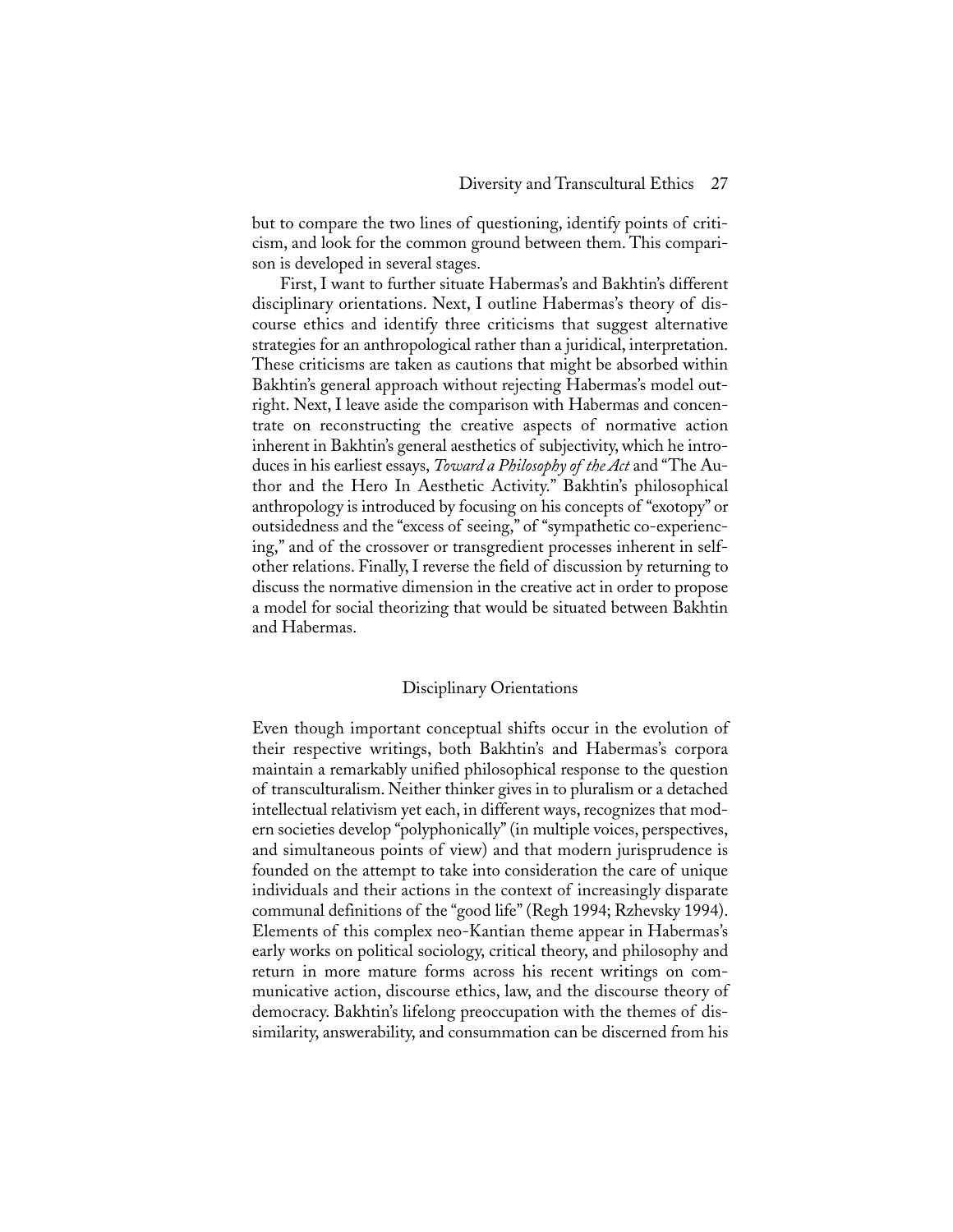earliest essays to notes on metalinguistics written shortly before his death in 1975. (Clark and Holquist 1984a).

As the introductory chapter points out, the young Bakhtin's theory of creativity makes a special distinction between the aesthetic as the shaping of meaning in action and the ethical as a cognitive feature of the act itself. Unlike Habermas's discourse ethics, defined in more detail below, Bakhtin sees the aesthetic as distinct but not severed from ethics. He looks at the aesthetic as the form in which the ethical relation between subjects is consummated, and examines how a part is meaningfully shaped into a whole. This does not mean he "levels" art and literature to the same status as science or politics (a danger Habermas strongly warns against). Artistic expression is a unique aesthetic genre. The discourse of politics, science, religion, or day to day life are not artistic genres, but each has an aesthetic dimension, a special way of shaping meaning, deriving completeness, or maintaining incompleteness.

Habermas is much easier to situate in the context of general sociological theory than Bakhtin. He is considered by some to be among the most important theorists since Talcott Parsons to outline a dual concept of society as system and lifeworld that serves to provide the necessary scaffolding for moving between micro and macro levels of analysis (Layder 1994). Yet the fact that new contradictory pleas for general theory (as can be seen in the work of Alexander and Joas, for example), continue to be expressed suggests the partial nature of his success. Habermas theorizes the normative claims of social actors by connecting the seemingly opposite conceptual strategies of systems and lifeworlds through the generic pragmatic process of communicative action. Communicative actions are rationally motivated attempts to move toward shared understandings concerning metanorms within the limited horizons of the lifeworld. They are distinct from strategic forms of communication that seek to influence decisions of opponents rather than achieve mutual understanding. Communicative action is not derived from compromise. Rather, writes Habermas, "in communicative action one actor seeks rationally to motivate another by relying on the illocutionary binding effect *(Bindungseffekt)* of the offer contained in his speech act" (Habermas 1990, 58). The binding effect of communicative actions are not achieved through political compromise, but rather through the creation of unconstrained, unforced, mutual understanding.

While these two theoretical approaches differ, they each provide important arguments against contemporary varieties of relativism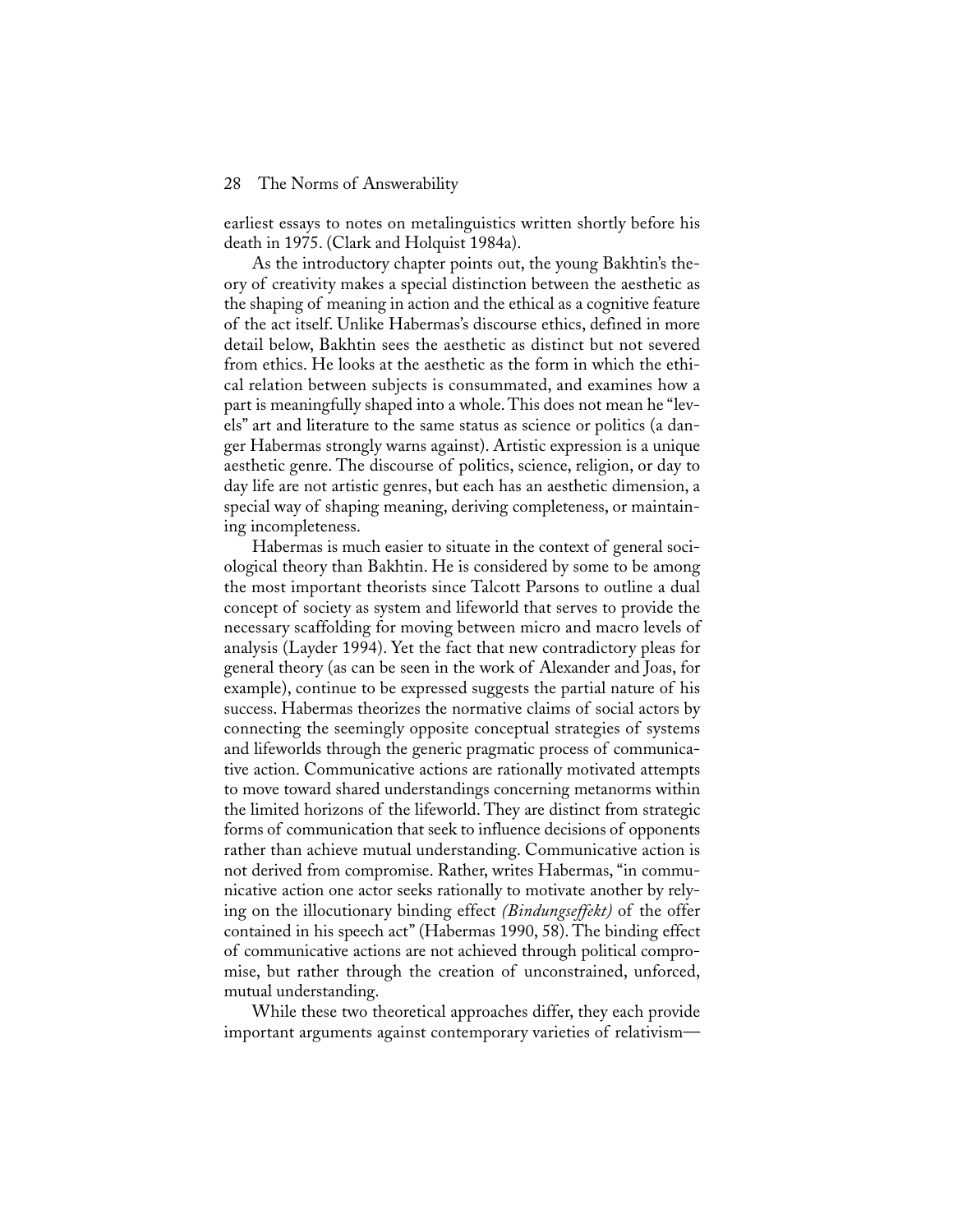Bakhtin by returning the author/I to theories of cultural production and Habermas by shifting moral universals to discursive categories. Our question then becomes, how can we couple Bakhtin's understanding of the aesthetic shaping of meaning between individuals with Habermas's concept of the binding effects generated by communicative actions in culturally diverse societies? Bakhtinians who see only an imperious rationalism in Habermas's work are encouraged to reconsider the neohumanist impulse that returns whenever he seeks an alternative to antimetaphysical thinking. True, Bakhtin and Habermas do not share a common approach to language and intersubjectivity (Gardiner 1992; Nielsen 1994). Yet their key concepts, Bakhtin's dialogism and Habermas's communicative action, argue implicitly that the expansion of modern lifeworld solidarities can only occur through the mixing of cultures and a tolerance for differing moral intuitions.

For both Bakhtin and Habermas communicative or dialogic actions rely on interpersonal relations that have a normative dimension. When speakers from different lifeworlds are oriented toward the same symbolic referents within a single social system, they also intersect, that is, take on elements of identity from one another while becoming themselves. Bakhtin's mature concept of dialogism helps explain the creative dimension in transcultural exchange on the lived discursive plane: "Two discourses equally and directly orientated toward a referential object within the limits of a single context cannot exist side by side without intersecting dialogically." Regardless of whether they support or contradict one another, Bakhtin argues that "two embodied meanings cannot lie side by side like two objects—they must come into inner contact; that is, they must enter into a semantic bond" (Bakhtin 1984a, 188–189). In this contact zone agents meet, take on, and project elements of identity to and from one another. In this sense, identity is thought of as a creative answerable event.<sup>3</sup> This idea from Bakhtin's early ethics is consistent with his later theory of speech genres where he argues that in entering live speech acts, the speaker becomes, subtly or dramatically, other than what he has been while remaining himself. According to Bakhtin, "[T]o live means to participate in dialogue. In this dialogue a person participates wholly and throughout life."He or she invests his or her "entire self in discourse and this discourse enters into the dialogic fabric of human life, into the world symposium" (1984a, 293).<sup>4</sup>

While Bakhtin's concept of dialogism can be expanded to explain the creative dimension of transculturalism, it does not lead to an explication of normative claims that might be or should be common to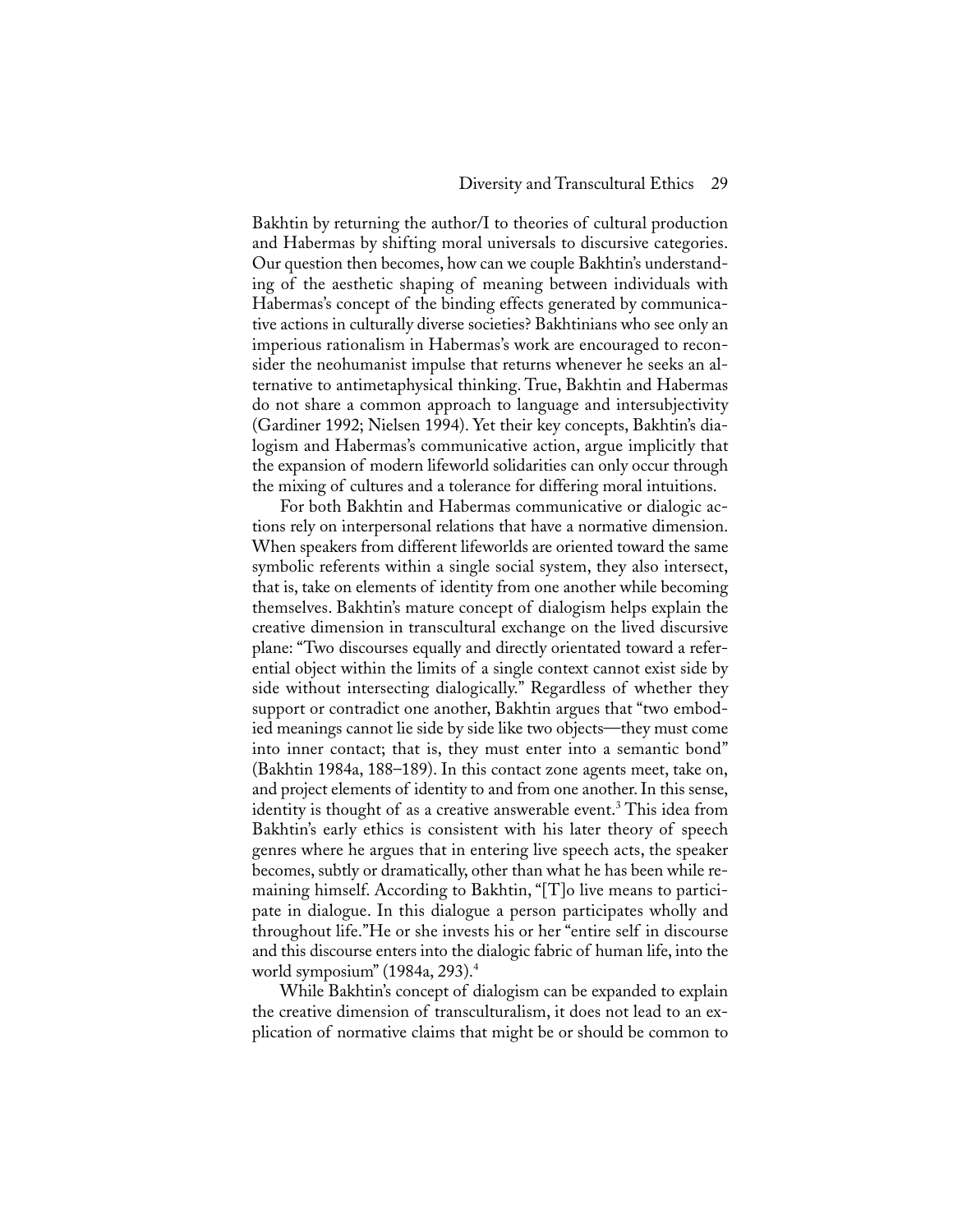all such exchanges. The difficulty of positing dialogism as a general theory is an important point to remember because as Bakhtin's ideas developed in the final stages of his work, his position only goes as far as to theorize a struggle over values that are invented in and across utterances. He does not define, at least in the materials available to us at this time, the normative conditions of transculturation outside of conventional "heteroglot" or historically stratified normative contexts. In reconstructing concepts that might explain the preconditions of both the normative and creative forces of transcultural ethics I endeavor to balance the positions of Bakhtin and Habermas. Whereas Bakhtin is inclined to overemphasize the actor's subjective anticipation of response, Habermas tends to overdetermine the question of communicative reason.<sup>5</sup> Lean too far in Habermas's direction and one risks erring on the side of universal pragmatics. Here, the emphasis on the aesthetically creative "acting into the utterance" is replaced with a linguistic problematic that defines language in terms of assertoric or constative sentences and speech acts. Lean too far in Bakhtin's direction and one risks erring on the side of a philosophy of consciousness that loses the capacity to reconstruct explanations of normative forces.<sup>6</sup>

Even the most cursory reading of his monographs on Dostoevsky and Rabelais reveals that Bakhtin privileges mythos over logos or narrative over reason as the object of study that best allows access to what he calls "the great dialogue." For Bakhtin the distinct and yet simultaneous "participation with equal rights" of all voices in a given society is only possible in modernist ("polyphonic") narrative.<sup>7</sup> On the other hand, this does not preclude his interest in defining ethical dilemmas across epochs and various cultural forms. Some of Bakhtin's most important commentators speculate that his theories of polyphony and carnival developed as a subversive response to totalitarian conditions in the former Soviet Union. Mikhaïl Ryklin argues that Bakhtin sought to canonize the Russian people as a "flesh bound, low-down folk" capable of overcoming the most oppressive measures. He suggests that Bakhtin's ideas are the reactions of "a representative of the Russian intelligentsia, who found himself in the 'unthinkable' situation of terror and the ever-growing and increasing dominance of a collective corporeality *(telesnost)*" (Ryklin 1993, 51). It is perhaps not surprising that in the context of a barely existing civil society, Bakhtin would claim that the "great artist," not the statesman, revolutionary, philosopher, or sociologist, possesses the gift "for hearing his epoch as a great dialogue, for detecting in it not only individual voices, but precisely and pre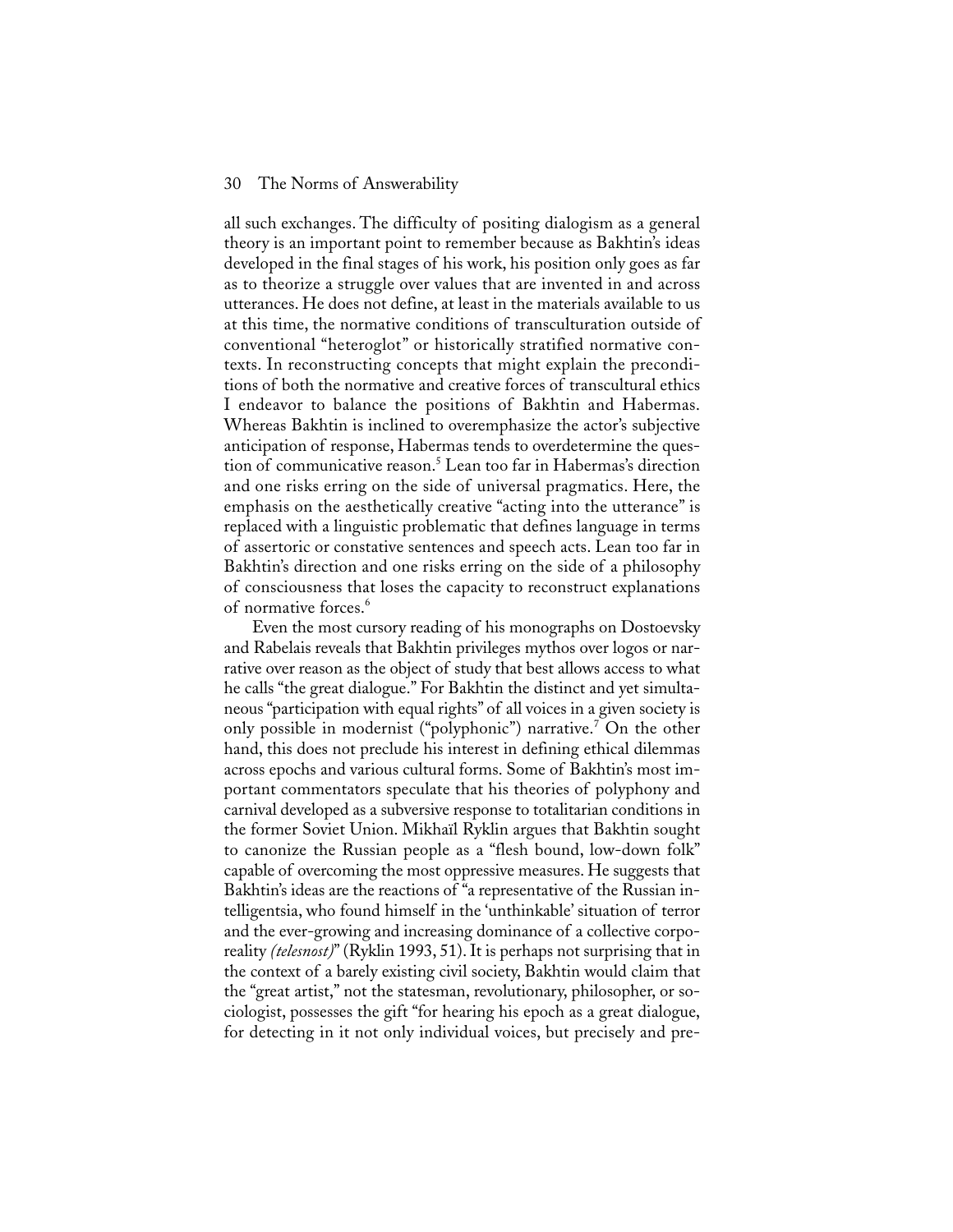dominantly the dialogic relationship among voices" (Bakhtin 1984a, 90). The artist best hears the voices of the past, the reigning voices of the era as well as the emerging, not yet completely formed, voices of the weak, the disenfranchised, and the wretched.

## Decentered Subjects and Critiques of Discourse Ethics

I will set the question aside for the moment as to whether or not Bakhtin's privileging of aesthetics and a coeval theory of ethics can be translated into a general social theory of democracy. Habermas would conclude that it cannot. Aesthetic works are expressive, dramaturgical forms of action that "embody a knowledge of the agent's own subjectivity." Compared to communicative actions, dramaturgical actions "can be criticized as untruthful, that is, rejected as deceptions or selfdeceptions." Habermas explains such actions in terms of "value standards that are dependant in turn on innovations in the domain of evaluative expressions reflected in an exemplary manner" but not as ways of shaping meaning in Bakhtin's sense (Habermas 1984, 335).

Habermas rarely treats the question of the status of art and literature except through his commentary on the earlier members of the Frankfurt tradition, or in his reference to the separate status of aesthetic and philosophical texts. This makes a direct comparison with Bakhtin difficult. At the same time Habermas's controversial plea for a new critical theory based in a philosophy of language and a sociology of communication bears important consequences for the theory of aesthetics if it were to be accepted without criticism. For one thing, following Habermas's lead means that aesthetic theory is not applicable to most object domains outside of the expressive domain of culture. Like Parsons, Weber, and Kant before him, Habermas argues that modern societies are in part founded on the separation of aesthetic, practical, and scientific spheres of action and knowledge.

For Habermas, then, logos (reason, speech, action), and especially communicative reason, remains the privileged object of study from which he promises to reveal the normative foundations for his critical theory of contemporary society and politics. Society is defined as a dual concept composed of systems of administrative, economic, and political power, on the one hand, and civil society and its various lifeworlds, on the other.The relative separation of each sector accounts for societal decentering that in turn adds complex pressures on both sides to draw different kinds of resources from the public sphere. Speaking subjects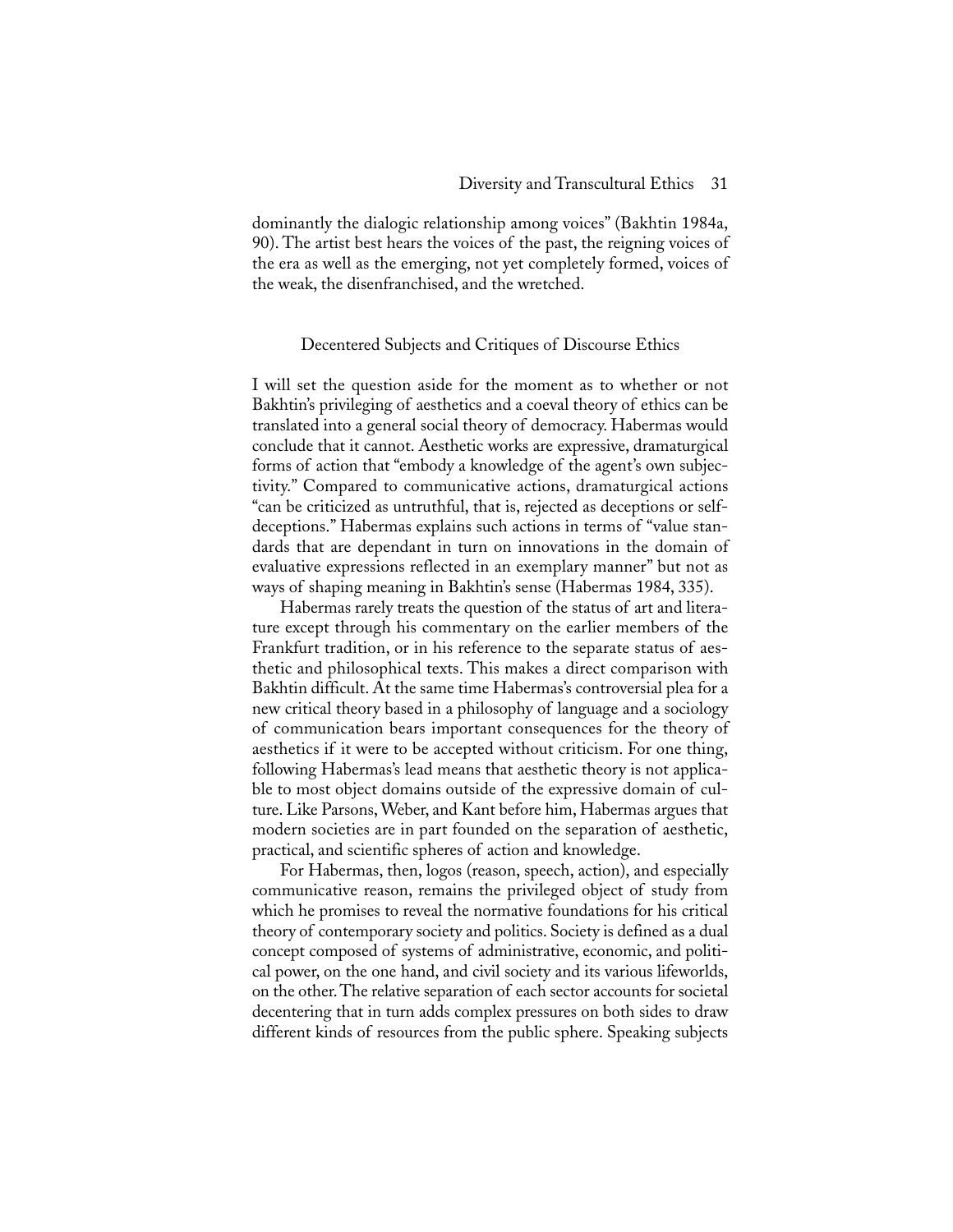get decentered in their communicative actions due to the increased need to differentiate and overlap norms, roles, and values that are situationally specific. Habermas argues that "the background of a communicative action is formed by situation definitions that have to overlap to a sufficient extent. If not actors draw on strategic action. Thus every new utterance is a test: the situation implicitly proposed by the speaker is either confirmed, modified, partly suspended, or generally placed in question" (1987, 121). Within their interpretive processes, actors discern a unique objective world and distinguish it from those of other collectivities. The cultural baggage inscribed in these decentered world views can be rationalized or separated from institutions to greater or lesser degrees. Again, as Habermas puts this, the more the world view is decentered "the less the need for understanding is covered in advance by an interpreted lifeworld immune from critique, and the more this need has to be met by way of risky agreement [then] the more frequently we can expect rational action orientations" (1984, 70).<sup>8</sup>

Habermas's writings on communicative action and discourse ethics contain the promise of determining—regardless of context the justification for norms of action in decentered complex societies that entertain conflicting views of "the good." Discourse ethics provide the formal principle that replaces Kant's categorical imperative for determining the legitimacy of norms. It relies on the much-contested maxim of universalizability that states: for a norm of action to be valid, all those who could be effected by it or by its side effects must have the opportunity to enter into practical arguments about it and, from this association, form a rationally motivated agreement that such a norm should indeed come into force (Habermas 1990, 120). Despite his effort to arrive at a "context free" discourse ethics, several criticisms have been leveled at his position, each of which hints at a different aspect of the question of transculturalism.

For Habermas, communicative actions are a particularly modern discursive genre. They are not just another narrative nor are they features of every society. At the same time, all forms of communication, whatever their finality, are considered to be in some way derivative of the idealized model. Societies whose knowledge structures are rooted in "mythicomagical" or "religious-metaphysical" modes of thought are not taken to aspire to the same model (Habermas 1984). Thomas Mc-Carthy argues that Habermas's universal maxim aims to shift the Kantian question of "How is experience possible" to "How is mutual understanding possible?" This approach to the universal concerns only the discursive interactions that actors enter into with the intention of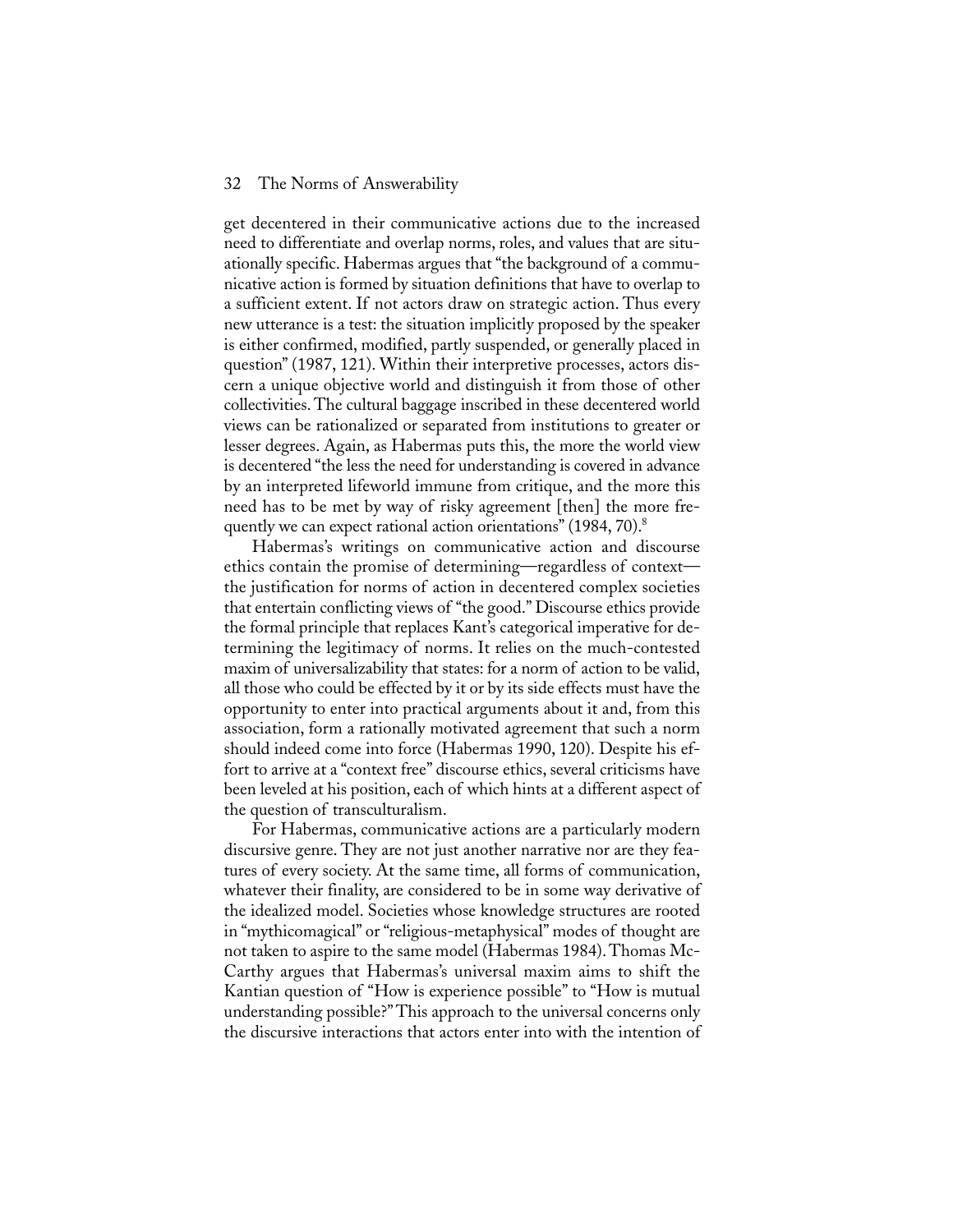achieving agreements. McCarthy explains the main problem this position implies for transcultural ethics: "[I]f the structures of communicative action and discourse . . . are to be found with significant frequency only in certain cultures at certain times, how then is it possible to defend the view that these structures are universal-pragmatic features of communication as such." For a transcultural ethics the argument for universal structures must be able to establish itself without chauvinism or ethnocentrism and demonstrate that "the ability to act communicatively" is a "species wide competence" whose potential is available to humankind (McCarthy 1991, 134–135).

Seyla Benhabib offers a sympathetic understanding of Habermas's discourse ethics but argues that it should be more context sensitive. She agrees that discourse ethics are based on the distinction between determining the conditions of reason for validity claims and the organizing of perceptions for the subject. In other words, she agrees that there is a shift from Kant's transcendental reason toward reason that speakers carry out in practical contexts or situations. Keeping in mind that practical reason belongs to the in-itself or noumenal subject and thus cannot be legislated, the "first step in [Habermas's] formulation," she argues, "is to shift from a substantialist to a discursive, communicative concept of rationality," while the second step comes with the idea that subjects are fragile and in need of moral protection (1992, 5). Hence, Benhabib argues that the innovation of the Kantian universal is a redundant compendium to discourse ethics. Habermas uses the universal category to explain consensus or the process of achieving understanding. Yet Benhabib points out that consensus alone is not a criterion for discourse ethics that is situationally bound and not universally grounded (Benhabib 1990). Rather, for her, universal interests are not the same as general interests, which are regulative rather than substantive. Her universalism would be "interactive not legislative, cognizant of gender difference not gender blind and contextually sensitive not situation indifferent" (Benhabib 1992, 3).<sup>9</sup>

In his book *The Genesis of Values,* Hans Joas puts forward an index of criticisms that chart the evolution of Habermas's ethics from its earliest formulation to his more recent work on law and the democratic constitutional state. Although several of his points do not address my topic directly, many parallel the two basic criticisms raised so far. I do not propose to address each step of his analysis but only to highlight his most general thesis that when the theoretical definition of the relation between norms and values privileges the former, and when "the broader philosophical question consistently favours the right over the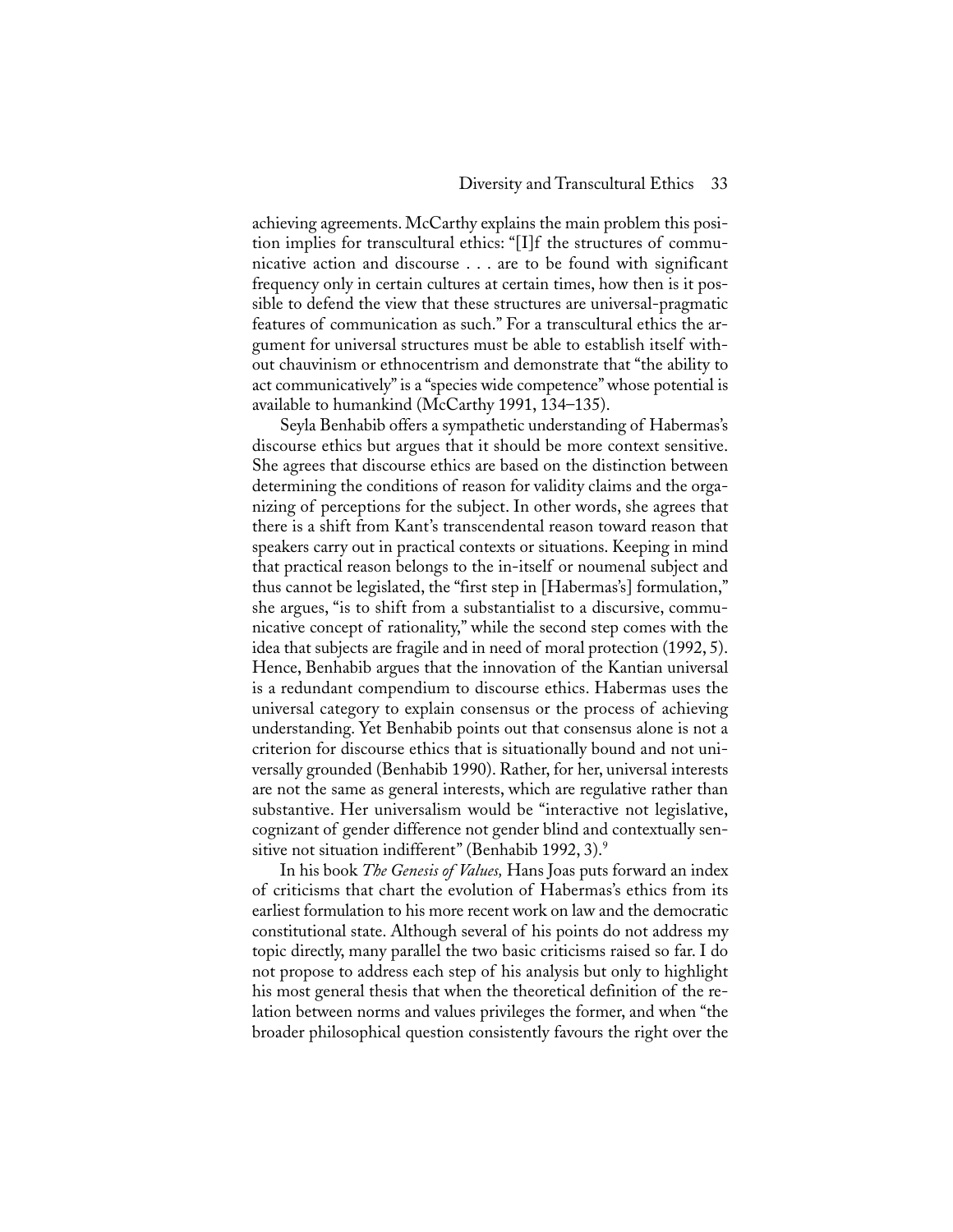good and the universally moral over the ethically specific, the net effect is that the basic idea of the actor as a reflexive agent disappears from the theoretical horizon." For Habermas, the universal "standard of justice" takes its place given that only the formula that priveleges the right over the good is able to provide a universal judgment for each agent. But there remains doubt as to whether or not the question of justice as a formal procedure actually detaches itself from "value-related propositions." If norms trump values then where do norms come from in the first place? Joas argues that if a theory of agency and a theory of value are to be retained then "the standard of justice can only ever represent itself as one point of view amongst others from the perspective of the actors" ( Joas 2000, 183). If there is doubt about this relation then the predominance of the right over the good does not hold either.

Keeping in mind the strong cautions placed on the principle of universalizability, and the separation of the ethical from the moral and legal, Habermas's discourse principle could be still defined as a normative version of Bakhtin's creative theorization of the "great dialogue." Universalizability assumes an ideal speech community wherein each potential speaker might have an equal opportunity to be heard. There must be mutual recognition by the speakers of their right to speak even if their claims contradict their adversaries' traditions. Their speech claims must be acknowledged if supported by rational argument (Habermas 1990). In this "ideal speech situation" there would be no distorted communication, only attempts to achieve understanding. This is a point that is often misunderstood by Habermas's unsympathetic critics. It is argued that "the ideal speech situation" is an artificial construct in that interlocutors or speakers never act in a purely rational way and that speech is often politically or ideologically motivated. In response to this critique Habermas explains he is not arguing that speakers want to act communicatively but that they must: "The Hobbesian state of nature, in which each isolated bourgeois subject is alienated from all others, and each is a wolf to the other (although real wolves live in packs)—that's the truly artificial construction" (Habermas 1994a, 111).<sup>10</sup>

Communicative actions, then, are by definition situationally bound, rationally motivated attempts to move toward shared agreements concerning metanorms. In the case of contact between lifeworlds, discourse ethics argues that the only acceptable way of resolving conflict is discursive. Expanding "the great dialogue" is not done by prescribing a transcendental moral. Such a procedure might cause harm to other lifeworlds. Rather, the expansion must be done by encouraging transcul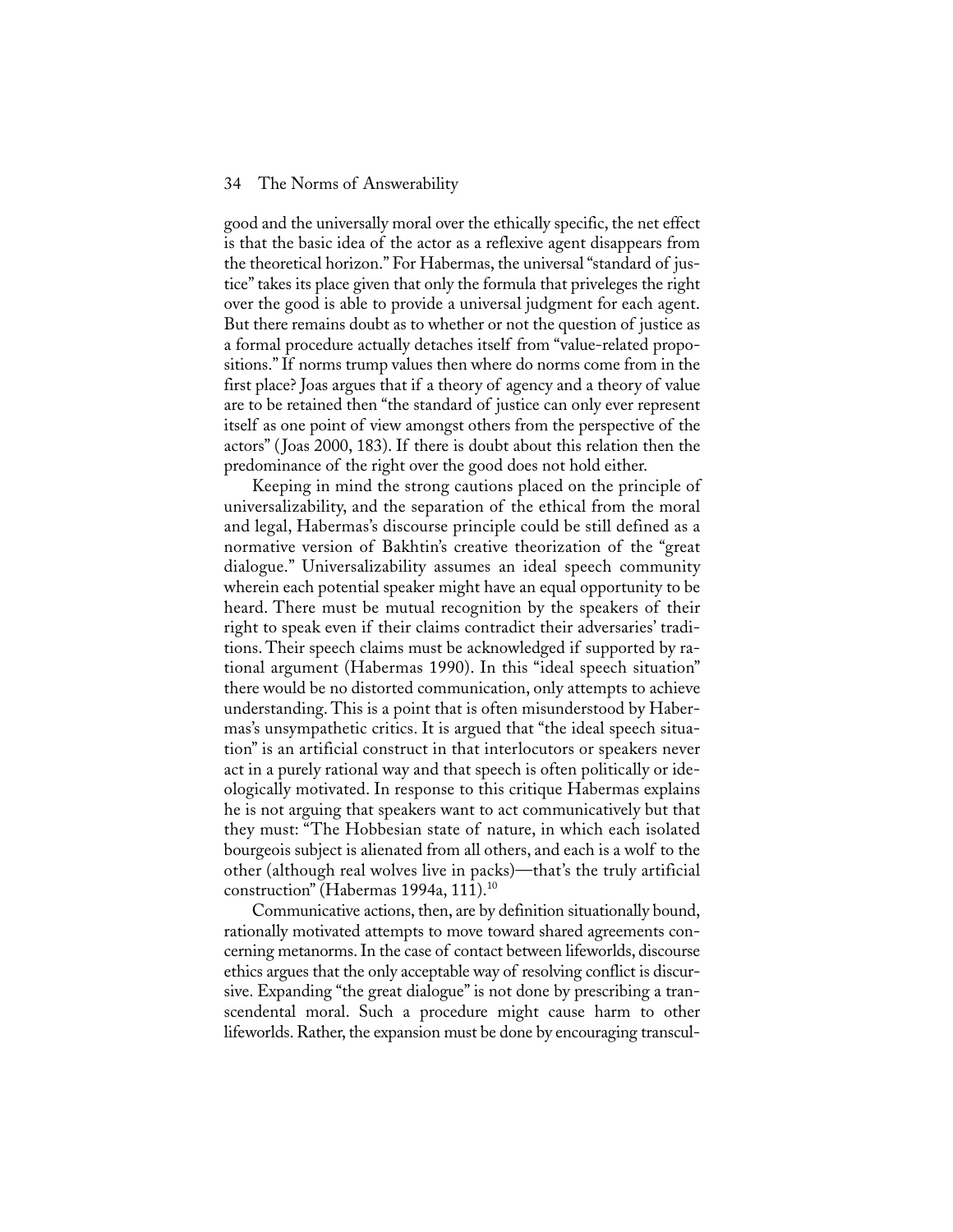tural solidarities without erasing the plurality of traditions and identities. Jean Cohen and Andrew Arato point out that Habermas's position argues that in order to achieve solidarity with other lifeworlds we must have access to "a non-violent form of conflict resolution when we encounter one another," have access to each other's cultural traditions, and retain a capacity for self-criticism of our own traditions (1992, 386).

As we have seen, it is difficult to know what response Habermas would give to the question of aesthetic invention in actual dialogue. Even though Habermas only rarely uses the term *dialogue* to describe what he means by practical discourse, the two terms are used interchangeably by his most innovative interpreters.<sup>11</sup> It is easy to confuse the immanent meaning of intersubjectivity with its ideal telos or outcome. For Habermas, solidarity is thought of as the local embodiment of intersubjectivity whereas justice is its universal expression. This is a logical extension of the definition of solidarity as a cohesive force that binds actors together within a lifeworld but it does not mean that a consideration of its existential meaning could not be considered. Habermas argues that while "ethical-existential" questions are more immediately pressing at the level of the lifeworld, in order to overcome insidious forms of relativism we must take up the position that the "right" prevails over the "good." Intersubjectivity in the form of moral intuition is thought to be contained in the procedures themselves by which justice is developed. For Habermas, only questions of justice "are so structured that they can be resolved equitably in the equal interest of all" (1993, 151).

On the other hand, if the reference to practical discourse hinges on the outcome of the exchange of a rational demonstration of arguments, the achievement of unforced agreements, and the binding effects they have through recourse to the justice system—what then is intersubjectivity itself?<sup>12</sup> This is the point where Bakhtin's approach both contradicts but also possibly helps to strengthen Habermas's discourse ethics. Given Habermas's definition of the modern decentered subject, it remains unclear how he might respond to two main problems that are fundamental to reconstructing a transcultural ethics. First, there is this question of the subjectivity of intersubjectivity, and second, the related aesthetic question of what invention or creation occurs between subjects in actual dialogue. The first question asks that we understand the "binding effects" not only as a product of mutual understanding, but also as an achievement of social communion. This completion of the social, the shaping of its meaning, is what Bakhtin means by aesthetic consummation, though with a definition that is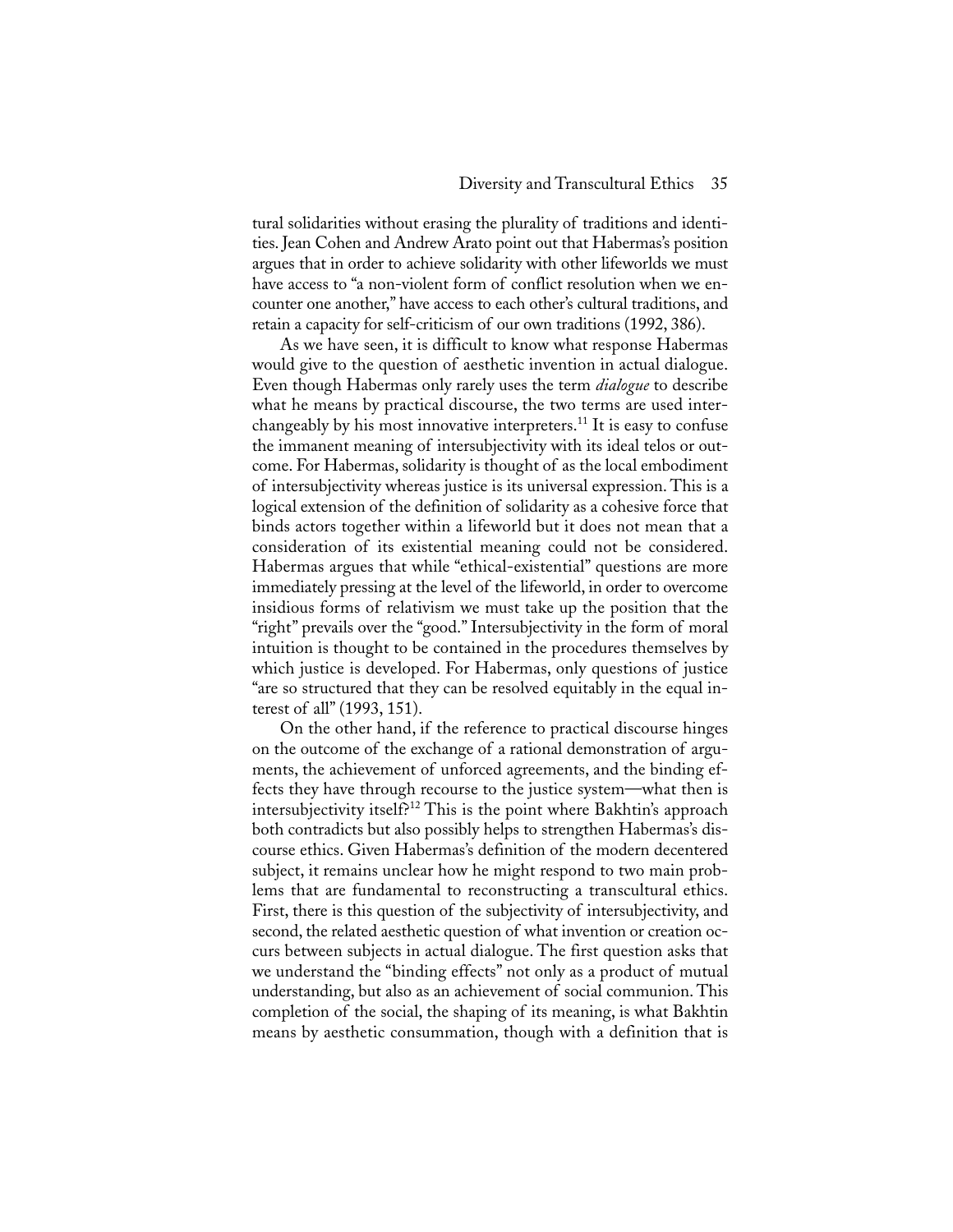broader than the narrowly defined expressive moment Habermas theorizes, as we will show in the section below.

# The Creative Side of the Normative

In *Toward a Philosophy of the Act* and "The Author and the Hero in Aesthetic Activity" Bakhtin presents his unique philosophical elaboration of the need to reunite the aesthetic (the shaping of meaning in action) and the ethical (a cognitive element of the act itself ) in explanations of the act as a unified event. The act includes any thought, deed, or sign that is both once-occurrent and open-ended. The act is composed of a two-sided form of answerability that includes both a special reference to the uniqueness of the action and a more general moral reference that situates the act as an emotional-volitional orientation in the actors' entire life history (as a non-alibi in being). The uniqueness of once-occurrent-being is axiological. Bakhtin writes: "I can love another, but cannot love myself; the other loves me, but does not love himself. Each one is right in his own place, and he is right answerably, not subjectively. From my own unique place only I-formyself constitute an I, whereas all others are others for me (in the emotional-volitional sense)" (1993, 46).

The accumulation of each individual act makes up my life history, my once-occurrent-life. "To be in life, to be actually, is to act, is to be unindifferent toward the once-occurrent whole" (1993, 43). If I am indifferent toward the once-occurrent-whole, or if I am pretending to be someone I am not, then the fact of my uniqueness and answerability are severely jeopardized. In fact, if I ignore my active self and simply live the passive self (the self who receives), I am by definition pretending. "I can try and prove my alibi in Being. I can pretend to be someone I am not. I can abdicate from my obligative (ought-to-be) uniqueness" (1993, 42). But pretending means to risk being chosen by someone else. Even a little pretending, we might say, influences the possibilities of action across one's life. It is this collection of acts that become the content of one's life history. In the sense of unity, my life history is a single complex act. Every time I perform a particular act I perform my life history "and every particular act and lived-experience is a constituent moment of my life—of the continuous performing of acts [*postuplenie*]" (1993, 3).

The tension in the self-other relation is resolved but never finalized. Resolution comes through creative events but the once-occurrent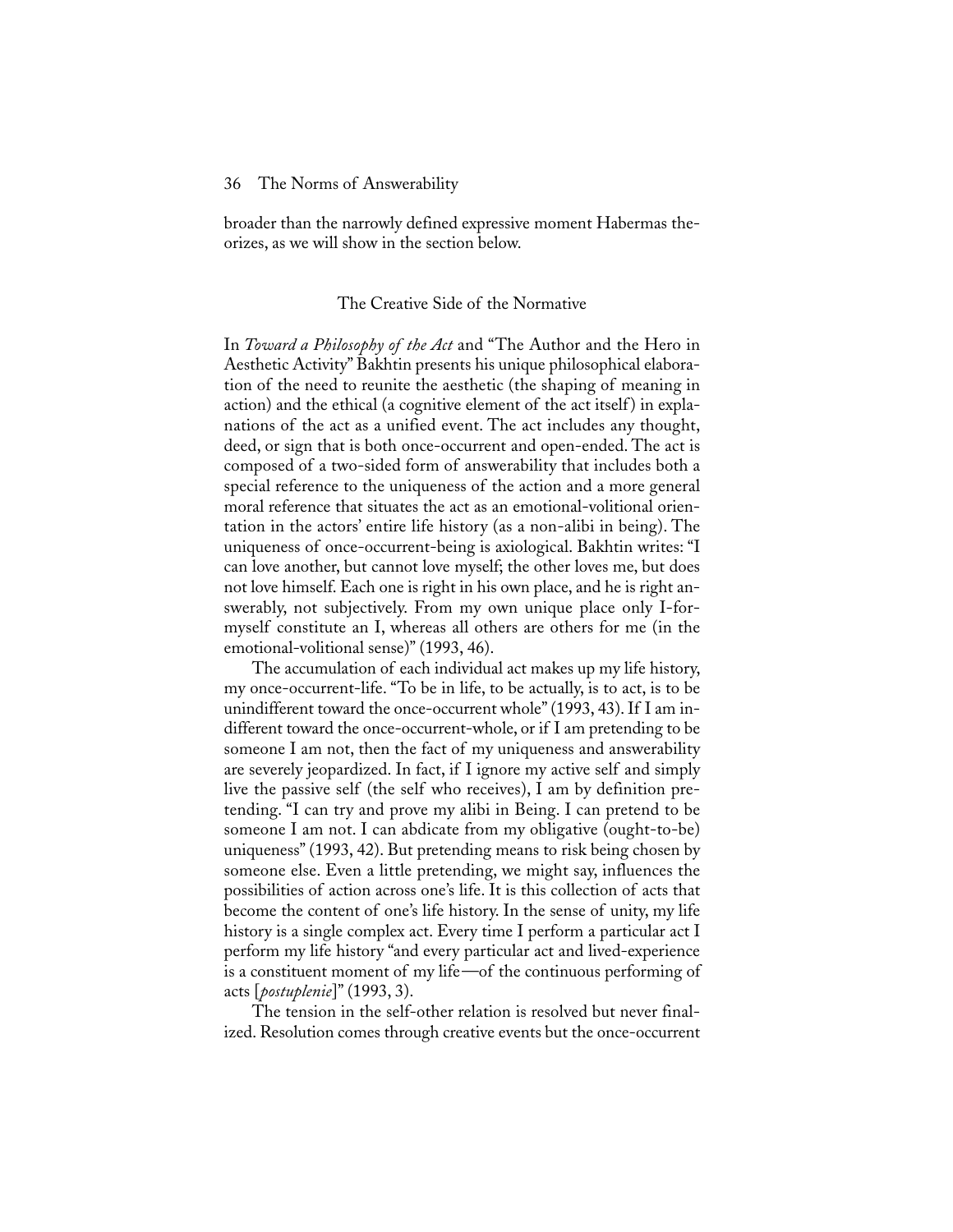nature of such acts cannot be grasped from aesthetic contemplation alone. Bakhtin is critical of what he calls aesthetic seeing or the abstracted effect derived from representation as if it were the already instituted act. In such approaches the content of what is seen aesthetically is not grasped as part of the two-sided reflection of answerability. The singular act "that illuminates and assigns to a single answerability both the content and the being-as performance of the act is lost in aesthetic seeing" (1993, 14). The creative dimension of the normative—finding out what I should do—has an aesthetic moment but cannot be grasped through aesthetic seeing.

Bakhtin's ethic is based on the singularity of the self-other relation and a rejection of the formal notion of an "ought" outside an emotional-volitional center that would transcend interpersonal relations. Such formal ethics "conceives the category of the ought as a category of theoretical consciousness, and, as a result loses the individual act or deed" (1993, 25). He also opposes content ethics that look to ground moral norms that "are sometimes universally valid and sometimes primordially relative" (1993, 22). For Bakhtin there can be no ethical norms in this sense. Norms are contextually constructed and can be studied by different disciplines but no norm can transcend the active will that brings it into being through an act. As Bakhtin puts it, "[T]he will is really active, creatively active, in the performed act, but it does not posit a norm or universal proposition at all" (1993, 26).

In *Toward a Philosophy of the Act,* Bakhtin develops concepts aimed at providing a personalist ethics that focuses on the self taking responsibility for action that unfolds as an event of being. The booklength essay "The Author and Hero Relation in Aesthetic Activity" is an expansive theoretical outline of the manifold problems of how the artist might represent or create the animate I of the other as a hero, and how the relation between these cognitive and ethical I's are consummated aesthetically. In Bakhtin's I-for-the self, action takes place as the I "acts through the deed, word thought or action. I come to be through my acts" (Bakhtin 1990, 138). What is added to his philosophy of the act is the I's self-reflection on its act and the way in which the I is consummated aesthetically through the transgredient relation with another.<sup>13</sup>

Each section of the "The Author-Hero" essay examines the perspectival uniqueness of seeing, knowing, and experiencing. The first section deals mainly with the problem of the excess of seeing or exotopy, the way in which we perceive more of the other's body than he or she might be able to see of himself or herself, as well as the way we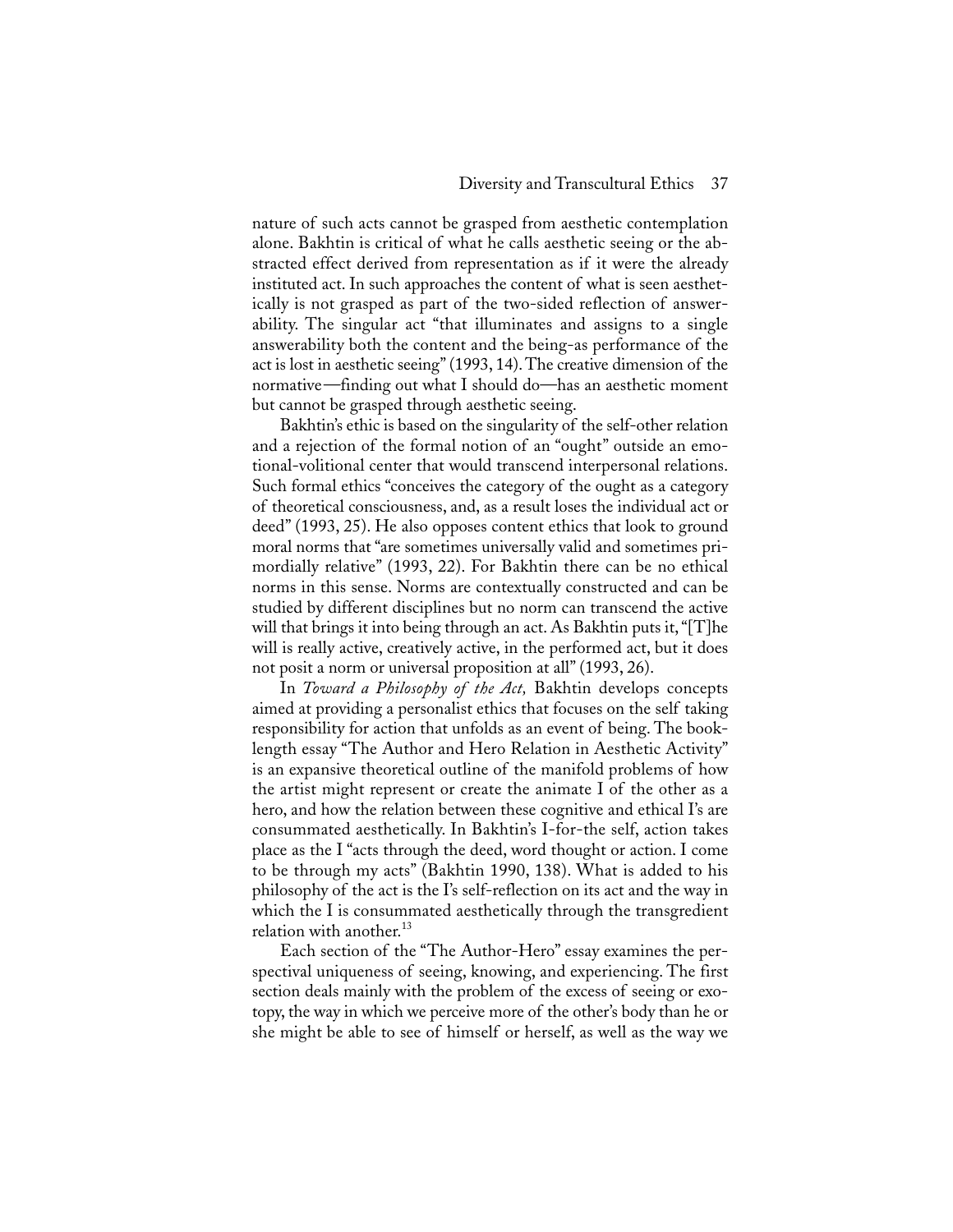perceive our own bodies. He emphasizes that we come to be ourselves through gifts bestowed on us by others: gifts of language and more importantly, of positive emotional-volitional tones that anchor the temporal and spatial order of our souls. In the second section he introduces us further to his usage of the concept of transgredience and of the difference between empathetic co-experiencing and sympathetic co-experiencing, or how we cross over into each other's experience without giving up who we are in order to consummate relations aesthetically. The third and fourth sections of the essay ask the question of how to represent the other as an animate other with a soul and not "just as the next man," to use Hermann Cohen's expression. Bakhtin moves us from the problem of reconstructing the transgredient I-other relation in terms of sympathetic co-experiencing to the aesthetic consummation of the other's outer body, and to the I's attempt to represent the other's inner soul. Both the inner and outer body relation and the inner-soul and outer-spirit relation are transgredient; that is, each is situated in emotional-volitional axiological orientations and each crosses over to other normative positions as it becomes itself.

Like Habermas, the young Bakhtin argues against Kantian "epistemologism" for an ethics linked to a theory of action. Unlike Habermas, he avoids the charge of ethnocentrism by maintaining a conventional ethics and concentrates on addressing his theory to the problem of how the subject should act responsibly toward the "other," and how such choices are to be seen as creative acts in the "event of Being." There is no sense in which the subject is originary or transcendental but this does not mean that the subject is not autonomous. The subject of action enters intersubjectivity through a transgredient relation with the other. In interpersonal relations the subject steps over to the other but then returns back into the self. This move toward the transgredient permits Bakhtin to posit a triadic theory of the *subiectum* and a way of theorizing the bodily and linguistic representational effect that the other has upon the subject of action. Bakhtin's theory of the self and its relation to ethics is thus revealed in his definition of the *I-for-myself, I-for-the other, and an other-for me motifs for action.*<sup>14</sup> Below I present his definition of the self very briefly in order to point out how Bakhtin addresses an aspect of intersubjectivity that complements Habermas's discourse ethics. As seen in the next chapter, Habermas draws on Mead's theory of the I, me, and generalized other in a way that is very close to Bakhtin's approach.

For Bakhtin, as an *I-for-myself,* "I calculate and evaluate all my movements internally. I see an object from the standpoint of a future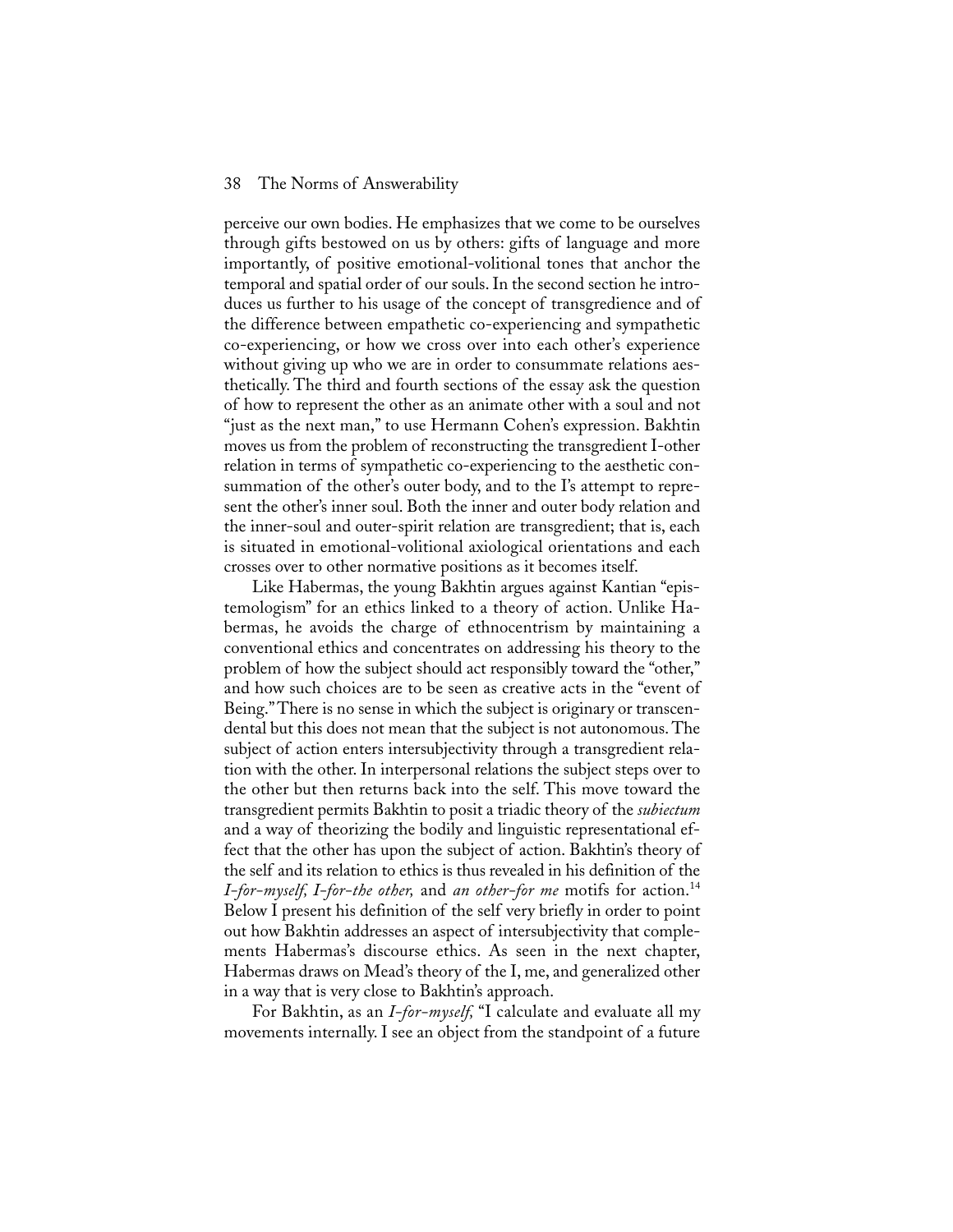inner experience." At the same time, I can never see myself except through mediations. The self in this deepest sense cannot be represented: it seeks only to be "an other for others . . . and to cast from itself the burden of being the only I *(I-for-myself)* in the world." Anything I might know about the other's subjectivity I put into his or her outward image "as into a vessel which contains his I." At the same time, I can experience the outward image of the other as consummating and exhausting the other, "but I do not experience my own outward image as consummating or exhausting myself." For me the other is gathered and fitted as a whole into his outer image, as a natural given. My *I-for-myself* is not co-natural with the world. "There is always my subjectivity which cannot be seen by me as part of the outside world, I always have a loophole to save myself from being a natural given." Before intersubjective solidarity can be stabilized by reason it must first be an "aesthetically convincing" lived experience. Only then can "I separate rational actions from aesthetic values in my *I-for-another*" (1990, 39–42). Here I have no interest in the relation between meaning and purpose as in rational action. The *I-for-another* is a moment pointing to a universal ethics of how to act toward the other. On one level, it is not simply how I want the other to see me or how I want to see the other. On the level of action it reverses the Golden Rule back onto the self. Bakhtin's ethics argue, as Morson and Emerson point out, that "we must not love others as ourselves; rather we must love others as *others,* without ceasing to be ourselves" (Morson and Emerson 1989, 21).

Bakhtin's concepts of the triadic definition of the self and the aesthetic consummation between the self-other relation can be seen as addressing the question of intersubjectivity and identity. He directly addresses the problem of transcultural ethics by posing the basic question of the problem of consciousness: "[H]ow is the action of the other experienced by me and on what plane of consciousness is its aesthetic value located?" (Bakhtin 1990, 42). This question is asked from both directions, that is, from the point of view of the effect that the other has upon me and from the point of view of my effect on the other. We can best pick up this double direction through his long discussion of sympathetic co-understanding.

In Bakhtin's early works, the category of "outsidedness" informs his aesthetics of subjectivity. He recognizes the existential interior subject and argues that the only way one can have knowledge of subjectivity other than one's own is through sympathetic co-experiencing. Any attempt to understand another's subjectivity through pure empathy or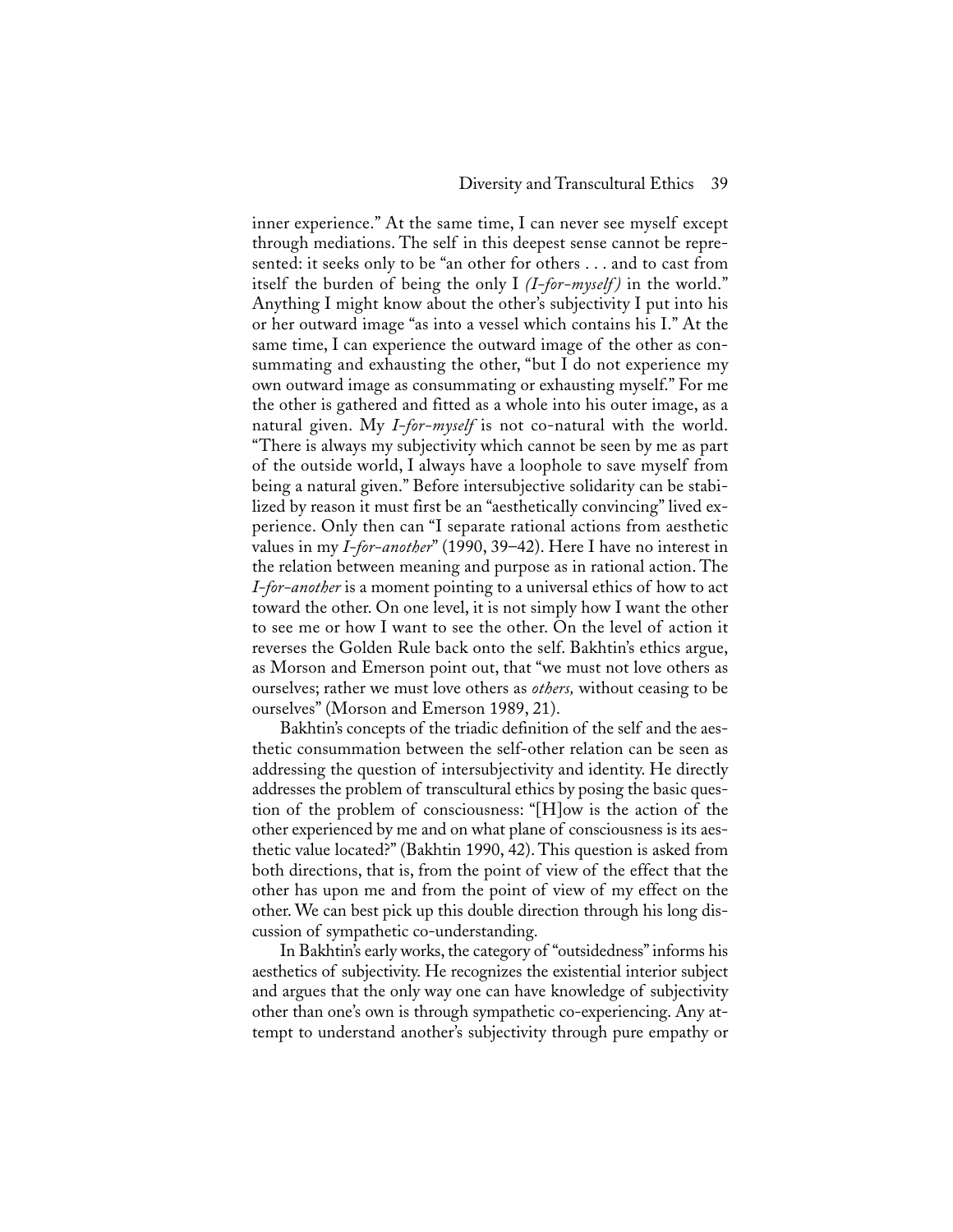"indwelling" is not only a communicative distortion but is also unethical. He reflects on the purely expressive or empathetic contact we might have with a suffering person, suggesting that this type of contact would result in becoming infected with the other's pathology. Rather, "[m]y projection of myself into him must be followed by a return into myself, . . . only from this place can the material derived from my projecting myself into the other be rendered meaningful ethically, cognitively or aesthetically" (Bakhtin 1990, 26). Again, this is not a retreat into pure subjectivity but rather part of the transgredient process of intersubjectivity. Life history is not determined by isolated subjectivity. An ultimate issue, as Bakhtin puts it, "descends upon a life-lived-from-within as a gift from the self-activity of another—from a self activity that comes to meet my life from outside its bounds" (1990, 79). This does not contradict Habermas's understanding of intersubjectivity but it provides the reverse view of his theorization that Benhabib asks for. For Bakhtin, it is not a binding communicative reason but a gesture of care and affection that lays the basis for intersubjectivity.

Our sympathetic co-experiencing of the other does not mean we fuse the *I-for-myself* with its viewpoint or experience. Indeed, we can never be outside of our own experience (or as Habermas would say, outside the horizon of a lifeworld); we can only be outside the experience of the other. Boundaries or zones are fundamental to both the self and its discourse but they are also passable both in the imaginary and the real. For Bakhtin, "there are events which are in principle incapable of unfolding on the plane of one and the same consciousness and which presuppose two consciousness that never merge." Sympathetic co-experiencing introduces values into the co-experienced life itself whereas "pure co-experiencing of a life lacks all viewpoints except for those which are possible from within that coexperienced life itself" (Bakhtin 1990, 86). The actual aesthetic activity comes "into effect with the moment of creative love [sympathy] for the content [the life] which has been co-experiencing" (1990, 83).

Bakhtin's construction of the problem of boundaries is seen most clearly in his theory of the soul-spirit relation: "*The soul is spirit the way it looks from outside, in the other*" (1990, 100, my emphasis). It is important to recall that his discussion of this relation is not theological but aesthetic. It is derived from his study of the history of writing and artistic creations in different societies at different times. To dismiss his theory of the artist's representation of the soul as adoration of Christology is to miss the point. His main argument is that the hero's exterior is a gift from the author—much in the same way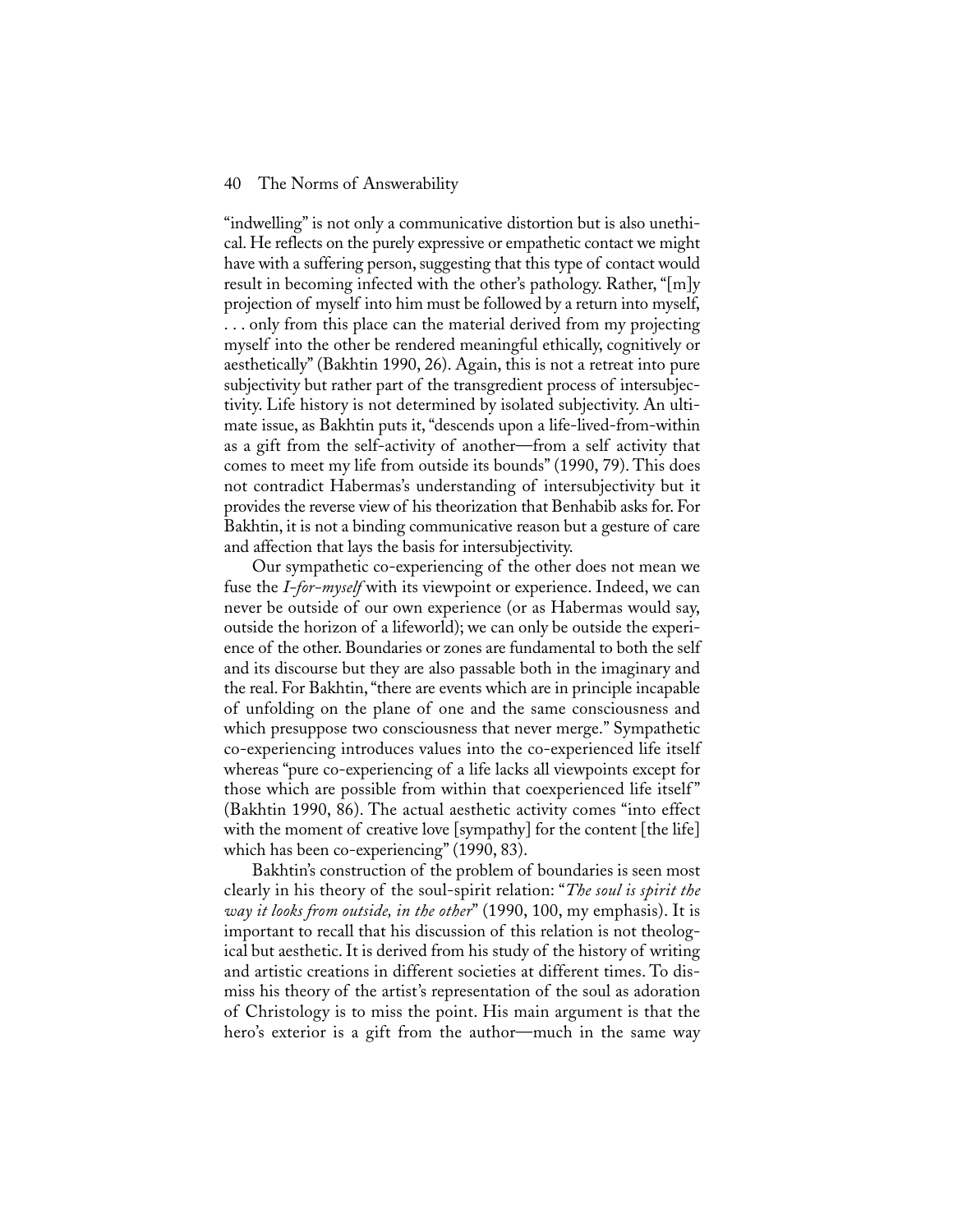a human being receives a personality from the recognition he or she gains from others. The outer body of the hero is transgredient with the inner self's "potential and actual self-consciousness." The normative principle of "the other's inward outsidedeness and overagainstness" (1990, 101) comes about in the same way as in the innerbody aesthetic—the inner organic sensations gathered around an "inner centre" that makes my body an inner body and the body of the other an outer body (1990, 48). Ordering, organizing, and forming the soul is not a process that is fundamentally different from representing the relation of the soul to the outer body. The soul is transgredient to the self-consciousness of the hero.

The author can order the soul in the hero because the author is capable of both transposing his own soul onto another and of experiencing through imagination what the other might experience. This sympathetic co-experiencing gives order to the spatial aspect of the soul. It is the process by which a transposition of the experience of one's own soul outside of oneself in another is rendered possible. Such a transposition, or sympathetic co-experience, Bakhtin notes, is not a copy of one to another but "a fundamentally and essentially new valuation, a utilization of my own architectonic exposition in being outside another's inner life" (1990, 103). The soul in the other as well as my own soul is itself an image of the totality of everything that has been experienced in the dimension of time by me or by the other. The spirit "is the totality of everything that has the validity of meaning—a totality of all the forms of my life's directedness from within myself (without detachment from the I)" (1990, 110). Spirit is set "at every moment as a task." Like the problem of meaning in general, spirit has no existence in time but is contextually situated.

Spirit cannot support rhythm or an aesthetic order on its own because it does not exist in time. Spirit does not order the future and its relation to the past or the present. Rhythm is the emotionalvolitional "reaction to a reaction" and not itself an axiological point of view (1990, 117). Thus, it is rhythm that sheds light on the event by changing the future into the present or the past into the future. The temporal ordering of rhythm does not determine the normative "oughtto-be" but it can distort it by making it conditional: the "what-is, the what-ought-to be, what-is-given and what is imposed-as-a-task are incapable of being rhythmically bound within me myself from within myself" (1990, 118). The normative grounds of answerability "confront me from within myself as in another world—it is precisely this moment that constitutes the highest point of my creative seriousness, of my pure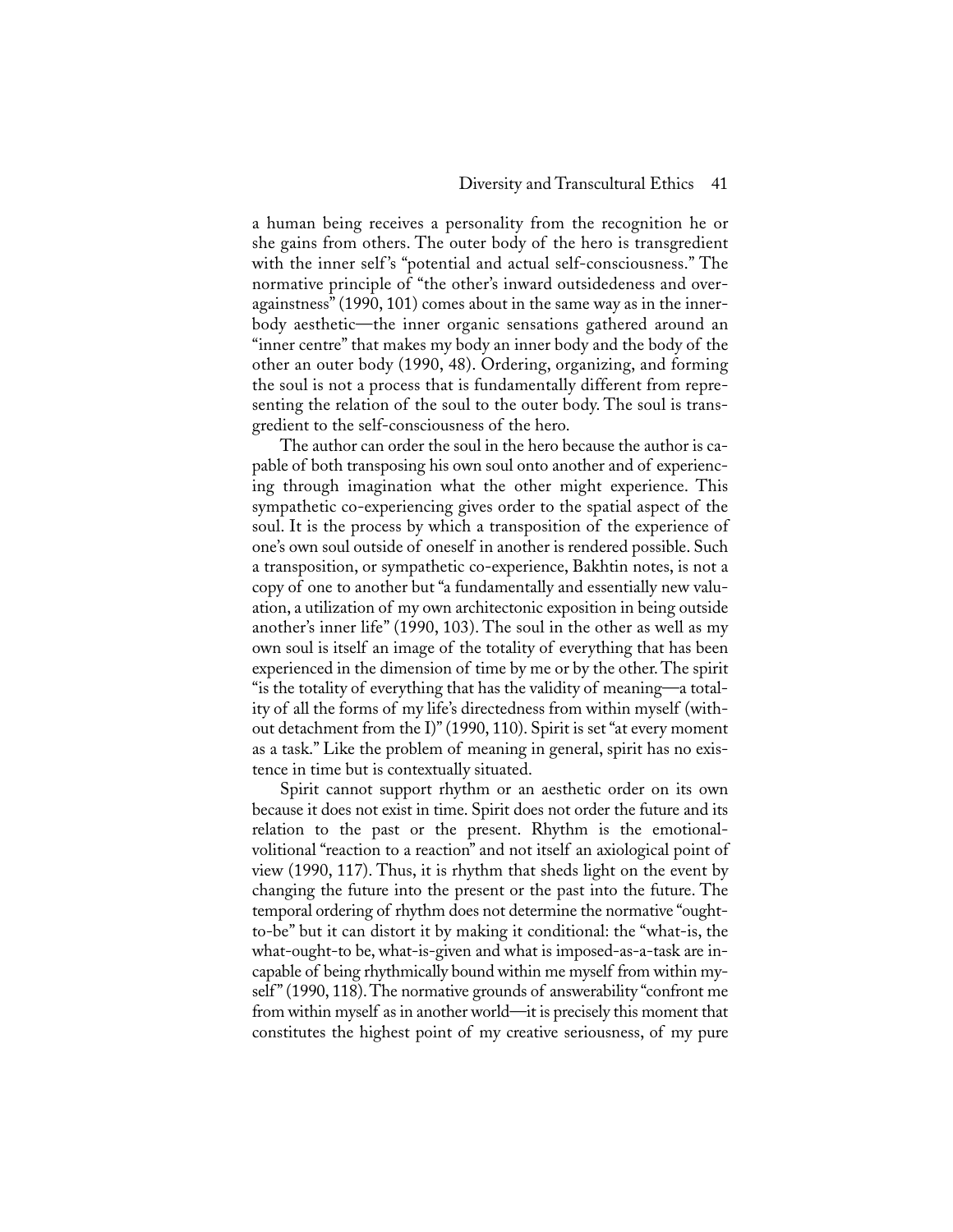productiveness." Creative acts, acts that represent the animateness of the I-in-the-other, are "extrarhythmic" and once the acts are performed they fall away into "what was" (1990, 119).

In summary, then, out of his theory of the self-other relation, Bakhtin develops the observation that each subject occupies a unique space and that each is physically irreplaceable. The self approaches the other with a surplus of vision. This excess of vision allows the self to perform three interrelated tasks. First, it allows the self to center the other and to collect the image of the other who is himself or herself struggling with the ethical dilemma of what to do. The self-other relation provides the transgredient stability necessary for ethical choices but leaves the space open for each to determine those choices. Second, this centering is done by giving the boundary and providing the background ("the behind, the beside, the in front") of the other's external whole. Finally, in giving the whole, which contains as yet unknown loopholes, the author consummates the other's relation to the whole independently of the actor's own forward-looking life (Bakhtin 1990, 14).

# The Normative Side of Creativity

The contradictory relation between a claim about what is universally good and the particular value context for which it is made is not easily solved and is at the heart of the theoretical paradox of transcultural ethics. Bakhtin and Habermas get at this paradox by posing different questions. In each case, though, the paradox emerges because the more we think of what might be particular or essential about a given human culture the more we wonder what is universal about it—and vice versa. For the Ancient Greek philosophers, the normative is about appearance but a norm is also seen to mediate the social. It is about appearance in the sense that it is about the way actors should appear and it is about mediation in the sense that it also determines, though never completely, just how an actor should act in order to gain understanding. Bakhtin defines a norm as "a special form of free volition of one person in relation to others"  $(1993, 24)$ .<sup>15</sup> The norm is not imposed in this sense but is supported and sustained by actors who freely enter its realm in a kind of tacit agreement. As a voluntary agreement, a norm allows us to interact meaningfully and as a mediation it allows us to come together without crashing. Free volition does not apply to the legal metanorms Habermas wants to theorize but it does apply to everyday speech acts.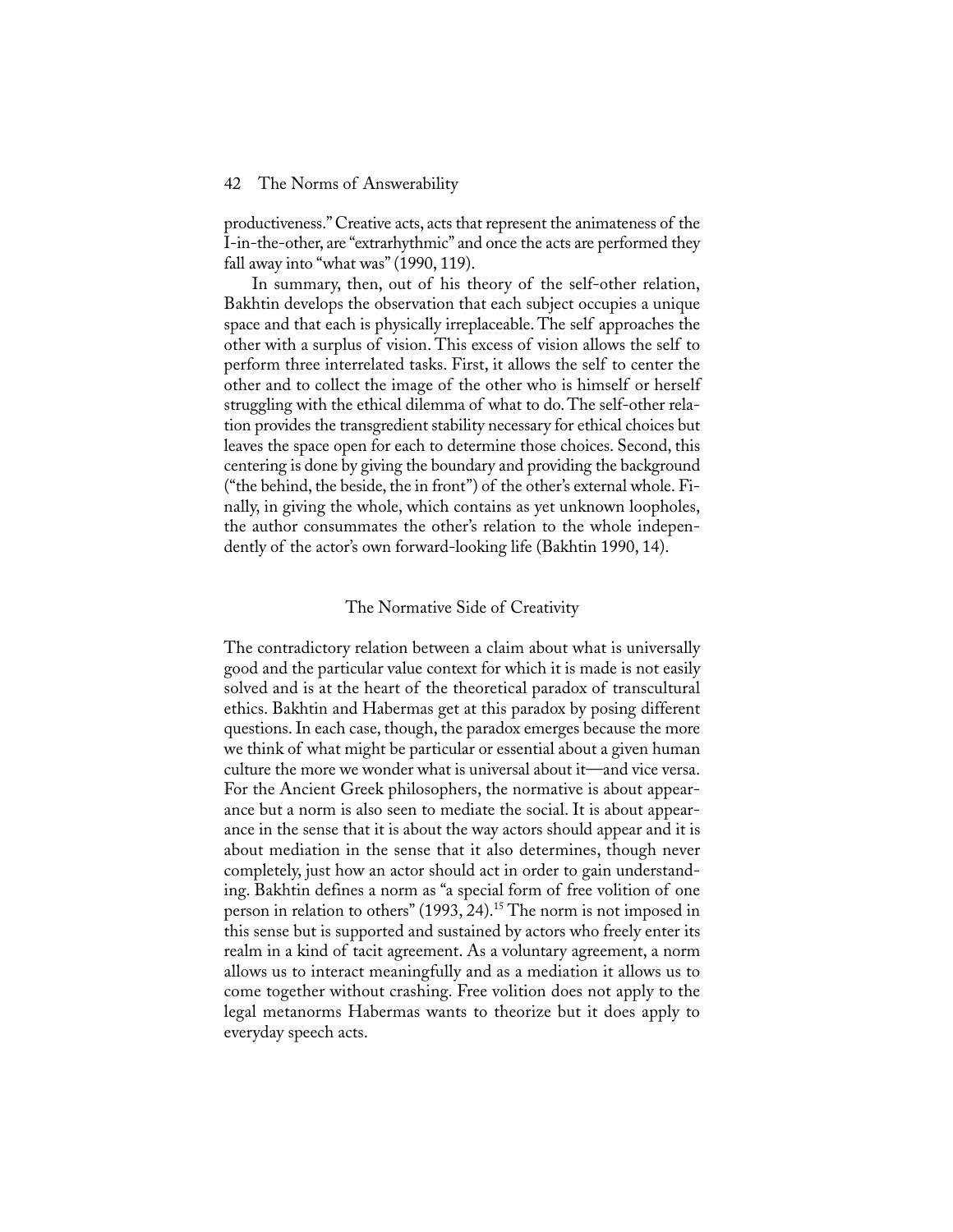In *Toward a Philosophy of the Act,* Bakhtin argues for the personal responsibility to be oneself and to resist pretending to be someone else. Another way of understanding Bakhtin's appropriation of Socrates original maxim "know thyself," is to think that humans (wherever they are) must overcome all kinds of diversity and relativity in order to become themselves. He defines Being as singular and once-occurrent, and so the event-of-Being is also seen to precede and preclude any kind of essence or identity thinking. Here, Bakhtin makes an important point in critiquing those positions that would mistake discourse on identity as somehow representing being in-itself. Shifting the initself existence of identity to the *vita contemplativa* (cognitive and even political thinking on identity) is the most general level of the error Bakhtin calls theoreticism. Yet, it is paradoxical in this text that Bakhtin might also be convinced by Aristotle, and later Hegel and Habermas, that recognition of the many—of diversity, and by way of extension, the struggles for this recognition—also precedes the recognition of the singular unity of the world.

The unity of Being-as-event cannot be grasped theoretically but can only be described. A reflection on the representation or the sign of Being can only ever be a reflection on "once-occurrent-being." Something that represents something to someone is also something that means something to someone. Bakhtin's doubling of the symbolic means that I find myself passively in being but I also actively participate in it. My uniqueness is given and I participate in its consummation or what it has not yet achieved. I am both what is and what ought to be. This moral presence in the act is one side of its answerability whereas the specific content of the act is its other. Two-sided answerability is required to join the individual and the collective or life and culture (28). "In all being I experience only myself—my unique self-as an I. All other I's (theoretical ones) are not I's-for-me" (1993, 46). These are the I's for-the-other or the other's-for-me. My non-alibi in Being means to struggle with the seduction of pretending to be who I am not through an imagining of how the other might see me or how I would like the other to see me.

One side of philosophy, so it seems, has always theorized that reminding each other about the transcendence of the norm is the best way to live ethically while the other has taught that the only way to live ethically is to first be true to oneself. If we somehow confuse our value relation to the norm as being independent of any transcendence (solipsism); or if we pretend that the transcendence of the norm is extra-historical (i.e., does not pass through a transgredient relation and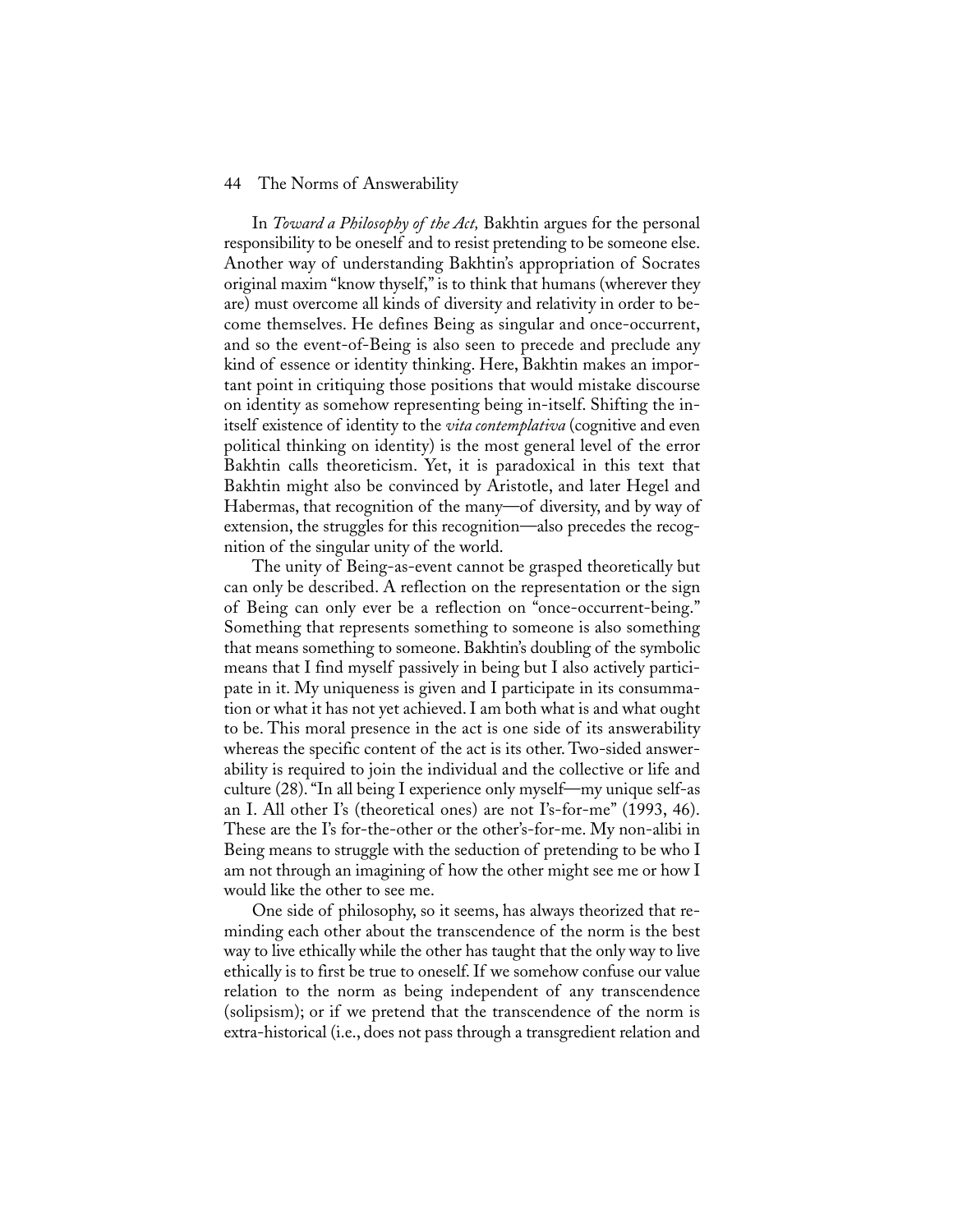therefore is not bound to a value relation—Stoicism, Platonic forms), then we risk giving up on the theory of the good as being plural and multiple as well as unique and universal. In the case of a strongly stated nonseparation between norm and value we end up in a dogmatism that insists no unity or foundation for truth is possible except of course the proposal of the one who posits such a statement ("The end of history," "The last man," "The death of philosophy"). In the case of too strong a separation between the norm and the value, we give up the spontaneity and source of diversity that makes the stability of the norm possible.

If, with Bakhtin, we adopt the neoclassicist position that the ability to choose between right and wrong lies in the transgredient relations of speech and action *(vita activa)* and not in transcendental categories then we also maintain Socrates' position that suggests people who have good insight will choose the right way. There is not enough space here to go into all the sociological differences between us and the Ancients, or the history of ideas that distances us from that civilization. Hannah Arendt explains, for example, that our sense of the concept of excellence is measured in terms of productivity and not by the achievement of great deeds achieved through speech and action. Our sense of reason is that it is instrumental and administrative whereas for the Ancients it was the highest virtue. Our sense of equality is about justice and even the guaranteed equality of outcomes, whereas for the Greeks it meant being among peers. One of the most profound differences Arendt speaks of is the precedent we afford to the private over the public sphere, and how the private was seen as the space of unfreedom for the Ancients whereas for us it is privileged as a precious escape from the administrative rationalization of our public lives (Arendt 1958, 22–78). Still, for both civilizations, it is the question of values about right and wrong and good and evil that gives rise to the problem of orienting morality and justice to the status of norms.

#### Between the Creativity and Normativity of the Act

If we hope to understand the difference between Bakhtin and Habermas a clear distinction of the concept of dialogue must be better developed. For Bakhtin, intersubjectivity or co-being is predicated on what he calls the "transgredient outsidedness" that allows for taking on aspects of the other while remaining oneself. This is the primary criterion we saw above for expanding the solidarity necessary for a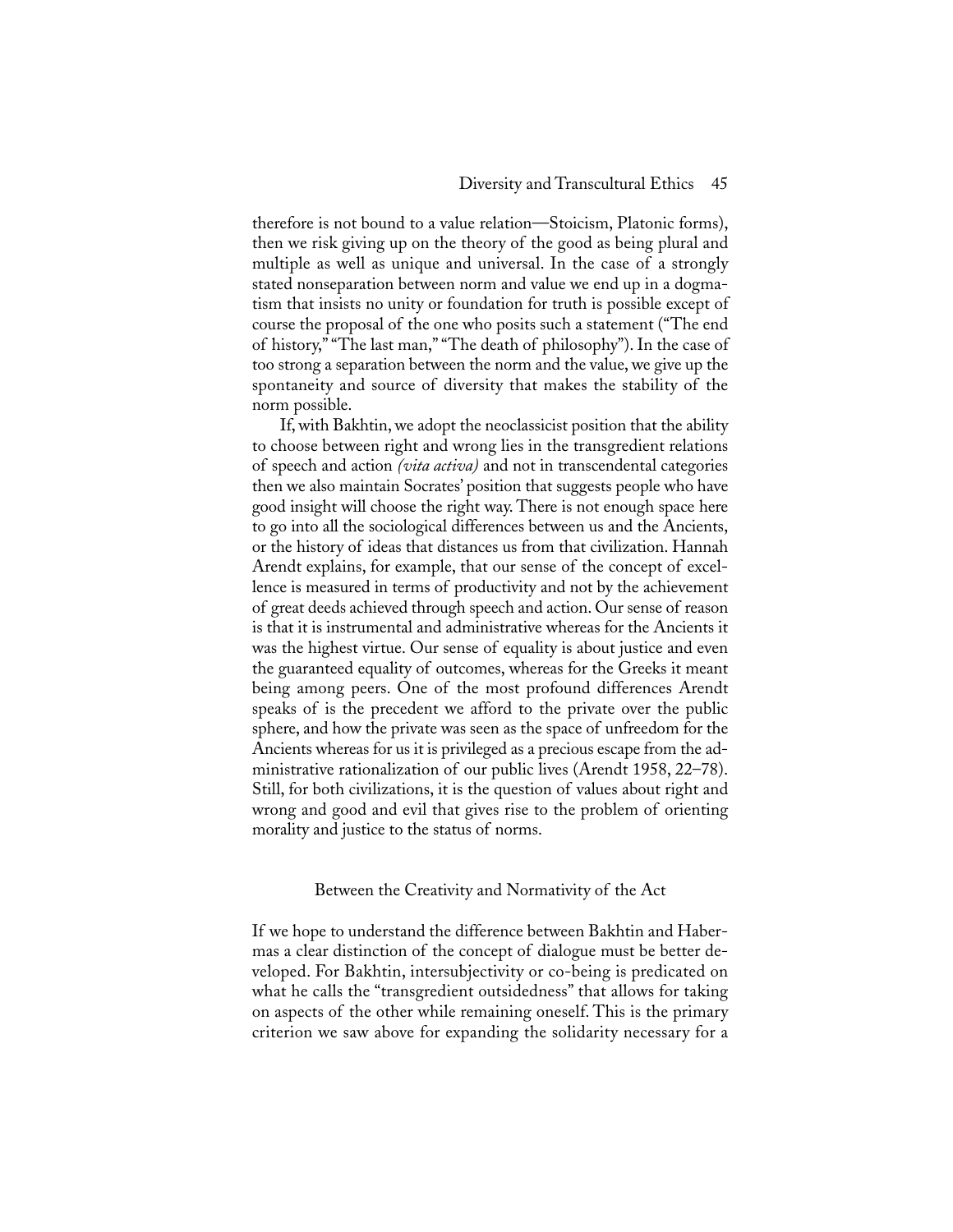transcultural ethics. In other words, what can be considered to be an ethical occurrence—a *live entering* into the "ongoing event of Being" with another subject—is very much what an ethical occurrence between lifeworlds should be like. Still, it is difficult to see how we might move from specific kinds of intersubjective ethics to Habermas's universal category. Bakhtin's understanding of transgredient value-orientations is inspiring not so much as a site for working out resistance or coping with the trauma brought on by the context of terror, as Ryklyn would have it, but rather as a site from which one might discern how the clash between lifeworlds necessarily brings on hybrid identity formations that challenge "once-occurrent being."

More readily than Habermas, Bakhtin would answer the question of what creative invention actually occurs in discursive acts as the aesthetic mixing of style and word in actions. Utterances or speech acts are not vacuous communication vessels that facilitate mutual understanding. They are not necessarily fully understood by the participants in dialogue even when unforced agreements are achieved. Utterances carry traces of intersubjectivity because every speaker is influenced by the potentially active response and possible misunderstanding of the listener, much as the writer might guess at a response from an imaginary reader or a lover from a beloved. Bakhtin's position differs from Habermas in that he sees that the creative content of actual dialogues has to do with the extra, unfinished residue that actors produce in their discursive associations, despite the rational motivations that might be deduced from their actions. "The actually performed act in its undivided wholeness is more than rational—it is answerable" (Bakhtin 1993, 29).

Still, Bakhtin's concept of answerability and the consummation of the whole of intersubjectivity in the "act" or "deed" closely resembles Habermas's pragmatism and the postulate concerning the three forms of validity claims in every communicative utterance. For Habermas, communicative practices, wherein actors seek out a "rationally motivated consensus," share a common structure. Here the speaker makes a universal validity claim concerning the truth, justice, and sincerity of the proposition.<sup>16</sup> "Pragmatic questions" are drawn from the perspective of the actor's "goals and preferences" whereas "ethical-political questions" address individual or group interests, and "moral questions" refer to the "normative point of view from which we examine how we can regulate our common life in the equal interest of all" (Habermas 1996a, 159–161). The triple validity claim refers itself to something in either personal experience, objective knowledge, or the social world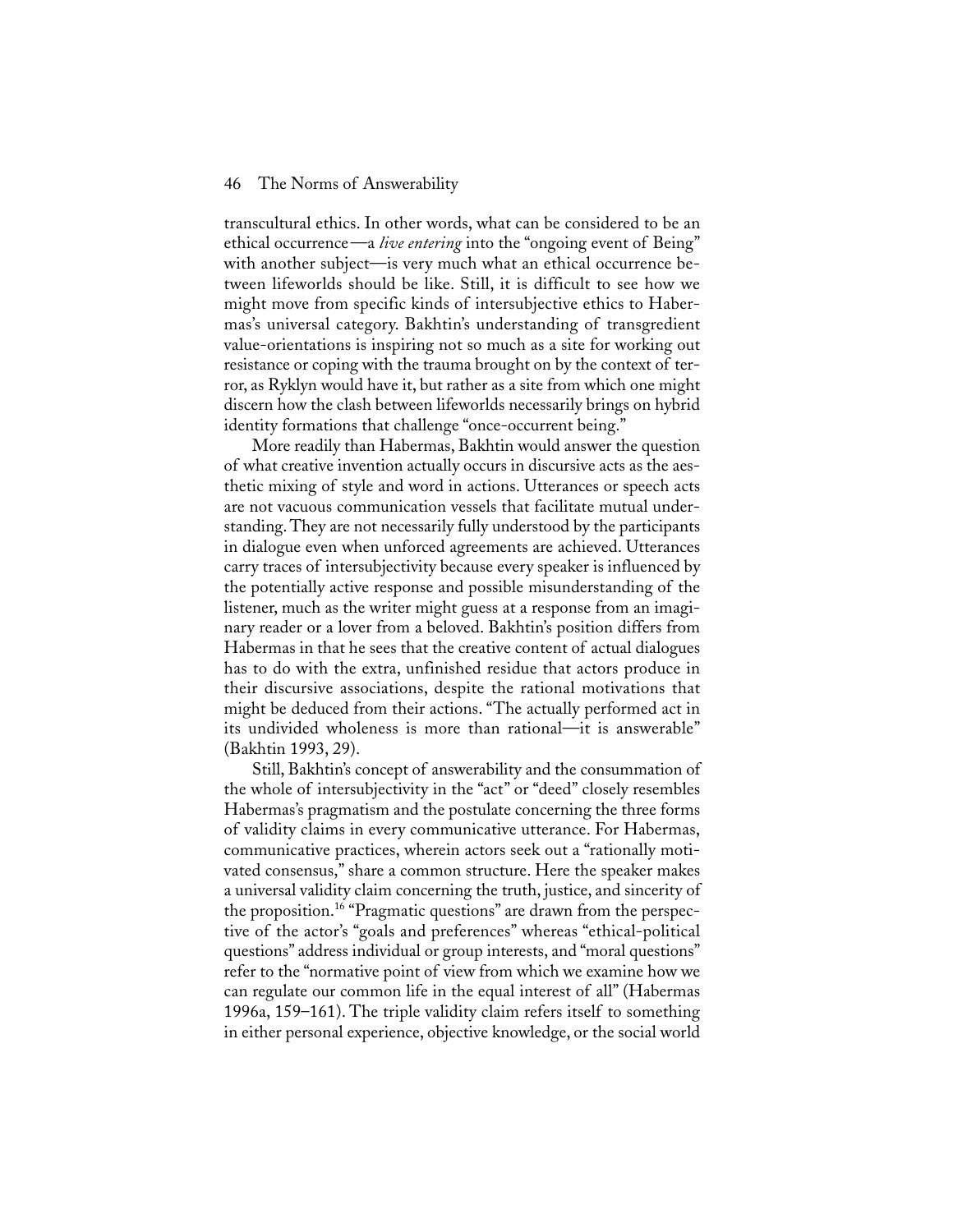of a community. Obligations linked to the binding effect among participants arise "only insofar as the speaker and the hearer agree to base their actions on situational definitions that do not contradict the propositions they accept as true at any given point. As soon as the hearer accepts the guarantee offered by the speaker, obligations are assumed that have consequences for the interaction, obligations that are contained in the meaning of what was said" (Habermas 1990, 59).

Bakhtin defines the ethical as a non-alibi in being and does not differentiate it from the morally universal but rather posits it as one side of the same question. Nor does Bakhtin venture beyond the practical level of discourse when he argues, "[T]he answerability of the actually performed act knows a unitary plane . . . in which its theoretical validity, its historical factuality, and its emotional-volitional tone figure as moments in a single decision or resolution" (Bakhtin 1993, 28). The unity of the answerable act is derived from its combined claim of objectivity, normativity, and sincerity. When we act we take into account the consequences of our action. This taking-into-account (objectivity) means imagining or reasoning the valid effects of our action as well as our response to a possible response. Every act is answerable. Emotional-volitional tone (sincerity or conversely the lack of sincerity) is where we find the force of active answerability. Being-as-event is measurable by the degree of sincerity indicated in the emotional-volitional signature. When one is describing once-occurrent being, Bakhtin employs the term *faithfulness* (being-true-to). "The emotional-volitional tone, encompassing and permeating once-occurrent, being-as-event . . . is a certain ought-to-be attitude of consciousness, an attitude that is morally valid and answerably active" (1993, 36).

Given that Bakhtin's and Habermas's disciplinary orientations are both complimentary and contradictory, it follows that their definitions of the universal aspect of intersubjectivity are also somewhat distinct. For Habermas, the moral universal is grounded in situations of practical discourse. In Bakhtin's philosophical anthropology, holism and the universal remain unfinished. Transcendence is achieved through transgredience rather than abstraction through experience as implied in Habermas's communicative reason. For Bakhtin, consumation implies a certain objectivity and the loophole implies a certain opacity within intersubjectivity. The three moments in the constitution of intersubjectivity (I-for-myself, I-for-the other, the other-for-me) are set against each other in Bakhtin's approach and so there can never be any final consensus. This is where the most fruitful difference lies with Habermas. The unfinalized openess of the self-other relation is at the